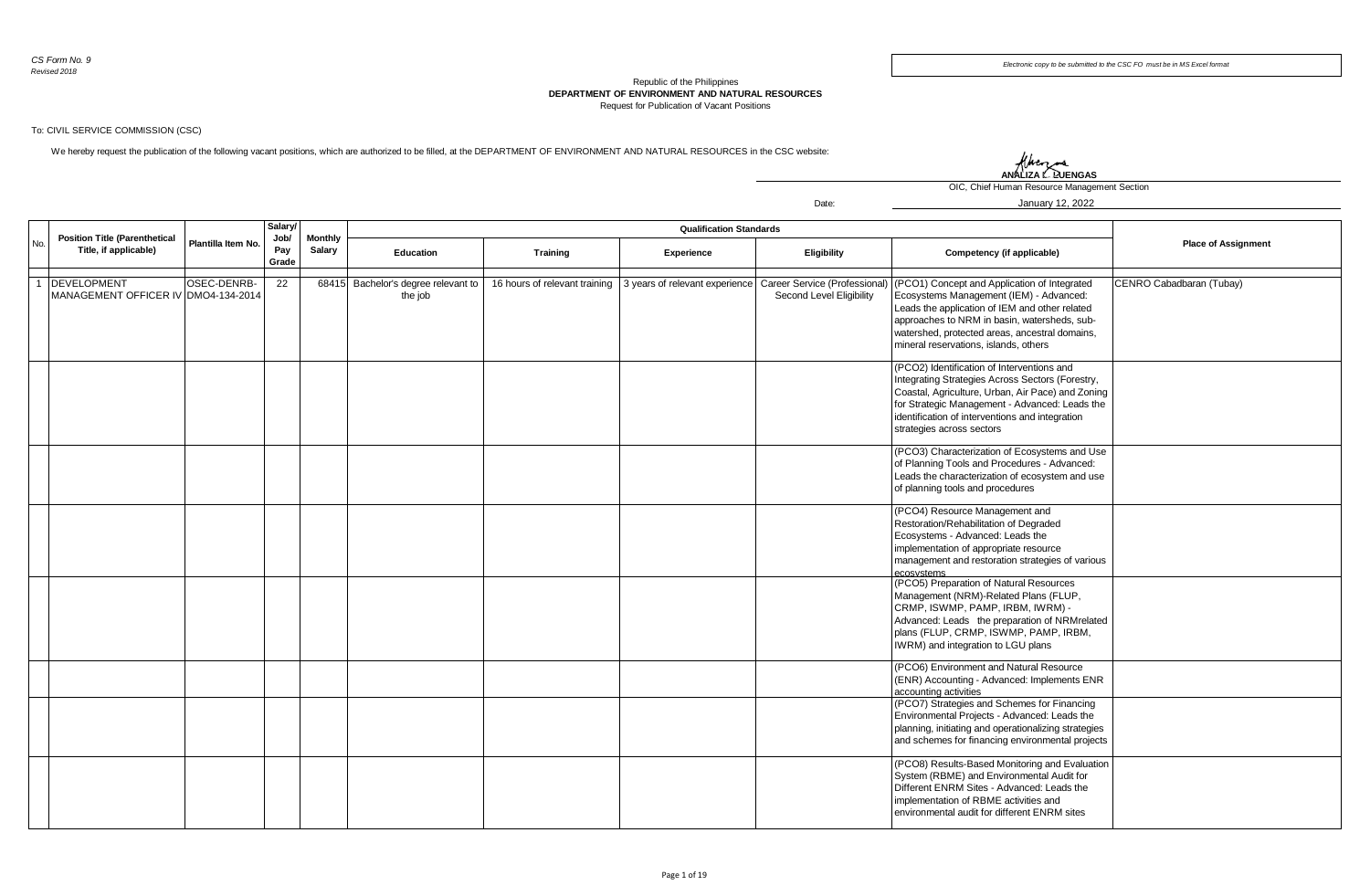|     |                                                               |                    | <b>Salary</b>        |               | <b>Qualification Standards</b><br><b>Monthly</b> |          |            |                    |                                                                                                         |                            |
|-----|---------------------------------------------------------------|--------------------|----------------------|---------------|--------------------------------------------------|----------|------------|--------------------|---------------------------------------------------------------------------------------------------------|----------------------------|
| No. | <b>Position Title (Parenthetical</b><br>Title, if applicable) | Plantilla Item No. | Job/<br>Pay<br>Grade | <b>Salary</b> | Education                                        | Training | Experience | <b>Eligibility</b> | Competency (if applicable)                                                                              | <b>Place of Assignment</b> |
|     |                                                               |                    |                      |               |                                                  |          |            |                    | (PCO9) Environmental Governance - Advanced:                                                             |                            |
|     |                                                               |                    |                      |               |                                                  |          |            |                    | Leads environmental governance activities that                                                          |                            |
|     |                                                               |                    |                      |               |                                                  |          |            |                    | include transparency, accountability, participation,<br>collaboration and functionality                 |                            |
|     |                                                               |                    |                      |               |                                                  |          |            |                    | (PCO10) Climate Change and Environmental                                                                |                            |
|     |                                                               |                    |                      |               |                                                  |          |            |                    | Management - Advanced: Leads the application                                                            |                            |
|     |                                                               |                    |                      |               |                                                  |          |            |                    | of mitigating measures and adaptive solutions to<br>climate change                                      |                            |
|     |                                                               |                    |                      |               |                                                  |          |            |                    | (PCO11) Information, Education and                                                                      |                            |
|     |                                                               |                    |                      |               |                                                  |          |            |                    | Communication, Social Marketing and Extension<br>Support - Advanced: Leads in social marketing          |                            |
|     |                                                               |                    |                      |               |                                                  |          |            |                    | and extension support activities to improve ENRM                                                        |                            |
|     |                                                               |                    |                      |               |                                                  |          |            |                    | (PCO12) Social Negotiation - Advanced: Leads                                                            |                            |
|     |                                                               |                    |                      |               |                                                  |          |            |                    | conduct of social negotiation activities                                                                |                            |
|     |                                                               |                    |                      |               |                                                  |          |            |                    | (PCO13) ENR Law Enforcement - Advanced:                                                                 |                            |
|     |                                                               |                    |                      |               |                                                  |          |            |                    | Conducts ENR resource valuation activities;<br>Organizes, establishes and operates multi-sectoral       |                            |
|     |                                                               |                    |                      |               |                                                  |          |            |                    | council (SDENRO, DENRO & WEO) or inter-                                                                 |                            |
|     |                                                               |                    |                      |               |                                                  |          |            |                    | agency/LGU/OGA NR Protection Council (MFPC,                                                             |                            |
|     |                                                               |                    |                      |               |                                                  |          |            |                    | PAILTF); Leads ENR law enforcement activities;                                                          |                            |
|     |                                                               |                    |                      |               |                                                  |          |            |                    | Conducts administrative adjudication proceedings;<br>Prepares related ENR operational plans including   |                            |
|     |                                                               |                    |                      |               |                                                  |          |            |                    | learning designs for capacity building                                                                  |                            |
|     |                                                               |                    |                      |               |                                                  |          |            |                    |                                                                                                         |                            |
|     |                                                               |                    |                      |               |                                                  |          |            |                    | (PCO14) Land Disposition and Management -<br>Advanced: Leads in the disposition of A&D                  |                            |
|     |                                                               |                    |                      |               |                                                  |          |            |                    | lands and management of other government                                                                |                            |
|     |                                                               |                    |                      |               |                                                  |          |            |                    | lands.                                                                                                  |                            |
|     |                                                               |                    |                      |               |                                                  |          |            |                    | (PCO15) Forest, Water and Wildlife Resources                                                            |                            |
|     |                                                               |                    |                      |               |                                                  |          |            |                    | Regulation - Advanced: Evaluates and reviews the<br>forest, water and wildlife resource utilization and |                            |
|     |                                                               |                    |                      |               |                                                  |          |            |                    | regulation activities Recommends plans,                                                                 |                            |
|     |                                                               |                    |                      |               |                                                  |          |            |                    | strategies, programs and policies on forest, water                                                      |                            |
|     |                                                               |                    |                      |               |                                                  |          |            |                    | and wildlife resource utilization and regulation<br>activities                                          |                            |
|     |                                                               |                    |                      |               |                                                  |          |            |                    | (PCO16) Tenure and Rights Assessment -                                                                  |                            |
|     |                                                               |                    |                      |               |                                                  |          |            |                    | Advanced: Leads the evaluation of effectiveness                                                         |                            |
|     |                                                               |                    |                      |               |                                                  |          |            |                    | of tenure holders based on organizational,<br>stewardship, protection and management                    |                            |
|     |                                                               |                    |                      |               |                                                  |          |            |                    | capabilities                                                                                            |                            |
|     |                                                               |                    |                      |               |                                                  |          |            |                    | (PCO17) Tenurial Instruments and Permits for                                                            |                            |
|     |                                                               |                    |                      |               |                                                  |          |            |                    | Improved Resource Management - Advanced:<br>Reviews and recommends the approval of the                  |                            |
|     |                                                               |                    |                      |               |                                                  |          |            |                    | issuance of tenurial instruments and permits for                                                        |                            |
|     |                                                               |                    |                      |               |                                                  |          |            |                    | improved resource management.                                                                           |                            |
|     |                                                               |                    |                      |               |                                                  |          |            |                    | (CC1) Discipline - Advanced: Serves as a good<br>role model on DENR values and ethics to                |                            |
|     |                                                               |                    |                      |               |                                                  |          |            |                    | staff/peers                                                                                             |                            |
|     |                                                               |                    |                      |               |                                                  |          |            |                    | (CC2) Excellence - Advanced: Anticipates,                                                               |                            |
|     |                                                               |                    |                      |               |                                                  |          |            |                    | identifies and manages stakeholders' standards<br>and requirements towards excellent customer           |                            |
|     |                                                               |                    |                      |               |                                                  |          |            |                    | service through improving sense of responsibility                                                       |                            |
|     |                                                               |                    |                      |               |                                                  |          |            |                    | and competence                                                                                          |                            |
|     |                                                               |                    |                      |               |                                                  |          |            |                    | (CC3) Nobility - Advanced: Influences others to<br>observe virtue, goodness, honor, justness and        |                            |
|     |                                                               |                    |                      |               |                                                  |          |            |                    | decency in all situations                                                                               |                            |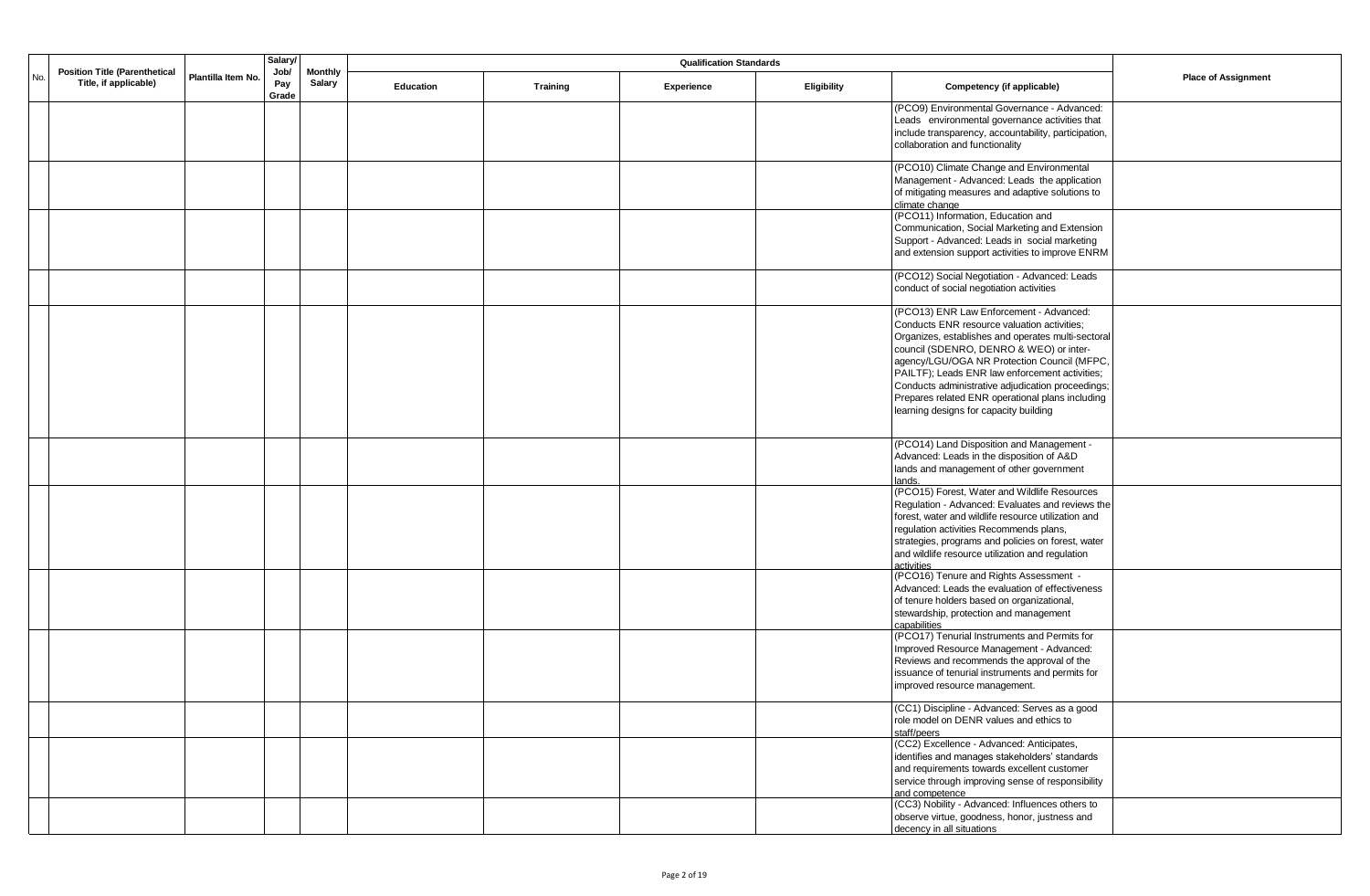|              | Salary/<br><b>Qualification Standards</b><br>Job/<br><b>Position Title (Parenthetical</b><br><b>Monthly</b><br>Plantilla Item No. |              |               |                                     |                              |                                                              |                          |                                                                                                     |                                            |
|--------------|-----------------------------------------------------------------------------------------------------------------------------------|--------------|---------------|-------------------------------------|------------------------------|--------------------------------------------------------------|--------------------------|-----------------------------------------------------------------------------------------------------|--------------------------------------------|
| No.          | Title, if applicable)                                                                                                             | Pay<br>Grade | <b>Salary</b> | <b>Education</b>                    | Training                     | Experience                                                   | Eligibility              | Competency (if applicable)                                                                          | <b>Place of Assignment</b>                 |
|              |                                                                                                                                   |              |               |                                     |                              |                                                              |                          | (CC4) Responsibility - Advanced: Leads in the                                                       |                                            |
|              |                                                                                                                                   |              |               |                                     |                              |                                                              |                          | observance of the principle of transparency and<br>accountability in the workplace                  |                                            |
|              |                                                                                                                                   |              |               |                                     |                              |                                                              |                          | (CC5) Preserving and Conserving the                                                                 |                                            |
|              |                                                                                                                                   |              |               |                                     |                              |                                                              |                          | Environment - Advanced: Serves as a good role<br>model in conserving and preserving the             |                                            |
|              |                                                                                                                                   |              |               |                                     |                              |                                                              |                          | environment to peers and staffs                                                                     |                                            |
|              |                                                                                                                                   |              |               |                                     |                              |                                                              |                          | (OC1) Writing Effectively - Advanced: Produces<br>written work from scratch with some guidance      |                                            |
|              |                                                                                                                                   |              |               |                                     |                              |                                                              |                          | while complying to agreed or prescribed standards                                                   |                                            |
|              |                                                                                                                                   |              |               |                                     |                              |                                                              |                          | ofcommunicating within the bureaucracy                                                              |                                            |
|              |                                                                                                                                   |              |               |                                     |                              |                                                              |                          | (OC2) Speaking Effectively - Advanced:                                                              |                                            |
|              |                                                                                                                                   |              |               |                                     |                              |                                                              |                          | Effectively delivers messages that require careful<br>planning for the method used and the possible |                                            |
|              |                                                                                                                                   |              |               |                                     |                              |                                                              |                          | impact of the message (audience may be a large                                                      |                                            |
|              |                                                                                                                                   |              |               |                                     |                              |                                                              |                          | group, i.e., office, organization) Focus of<br>communication is to relay information and to build   |                                            |
|              |                                                                                                                                   |              |               |                                     |                              |                                                              |                          | motivation.                                                                                         |                                            |
|              |                                                                                                                                   |              |               |                                     |                              |                                                              |                          | (OC3) Technology Literacy and Managing<br>Information - Advanced: Analyzes                          |                                            |
|              |                                                                                                                                   |              |               |                                     |                              |                                                              |                          | appropriateness of office software and equipment                                                    |                                            |
|              |                                                                                                                                   |              |               |                                     |                              |                                                              |                          | in the performance of assigned tasks. Develops                                                      |                                            |
|              |                                                                                                                                   |              |               |                                     |                              |                                                              |                          | information assets to achieve organizational goals.                                                 |                                            |
|              |                                                                                                                                   |              |               |                                     |                              |                                                              |                          | (OC4) Project Management - Advanced: Leads in<br>project management activities                      |                                            |
|              |                                                                                                                                   |              |               |                                     |                              |                                                              |                          | (OC5) Completed Staff Work (CSW) - Advanced:                                                        |                                            |
|              |                                                                                                                                   |              |               |                                     |                              |                                                              |                          | Leads the practice of CSW in his/her office/unit                                                    |                                            |
|              |                                                                                                                                   |              |               |                                     |                              |                                                              |                          | (LC1) Strategic Leadership (Thinking Strategically                                                  |                                            |
|              |                                                                                                                                   |              |               |                                     |                              |                                                              |                          | and Creatively) - Basic: Develops office/service's<br>strategies and plans based on the DENR's      |                                            |
|              |                                                                                                                                   |              |               |                                     |                              |                                                              |                          | mission/vision.                                                                                     |                                            |
|              |                                                                                                                                   |              |               |                                     |                              |                                                              |                          | (LC2) Leading Change - Basic: Influences and<br>guides team in understanding, accepting and         |                                            |
|              |                                                                                                                                   |              |               |                                     |                              |                                                              |                          | supporting any change efforts/programs of the                                                       |                                            |
|              |                                                                                                                                   |              |               |                                     |                              |                                                              |                          | <b>DENR</b>                                                                                         |                                            |
|              |                                                                                                                                   |              |               |                                     |                              |                                                              |                          | (LC3) People Development (Creating and<br>Nurturing A High Performing Organization) -               |                                            |
|              |                                                                                                                                   |              |               |                                     |                              |                                                              |                          | Basic: Applies the basic principles of motivating                                                   |                                            |
|              |                                                                                                                                   |              |               |                                     |                              |                                                              |                          | and coaching people in the workplace                                                                |                                            |
|              |                                                                                                                                   |              |               |                                     |                              |                                                              |                          | (LC4) People Performance Management<br>(Managing Performance and Coaching for                       |                                            |
|              |                                                                                                                                   |              |               |                                     |                              |                                                              |                          | Results) - Basic: Explains performance                                                              |                                            |
|              |                                                                                                                                   |              |               |                                     |                              |                                                              |                          | management process and principles                                                                   |                                            |
|              |                                                                                                                                   |              |               |                                     |                              |                                                              |                          | (LC5) Partnership and Networking (Building<br>Collaborative and Inclusive Working                   |                                            |
|              |                                                                                                                                   |              |               |                                     |                              |                                                              |                          | Relationships) - Basic: Maintains existing local                                                    |                                            |
|              |                                                                                                                                   |              |               |                                     |                              |                                                              |                          | partnership and networks and capitalizes on these<br>to deliver or enhance work outcomes            |                                            |
|              | 2 DEVELOPMENT<br>OSEC-DENRB-                                                                                                      | 18           |               | 43681 Bachelor's degree relevant to | 8 hours of relevant training | 2 years of relevant experience Career Service (Professional) |                          | N.B. DMO III have the same required                                                                 | PENRO Surigao del Sur - Technical Services |
|              | MANAGEMENT OFFICER III DMO3-254-2014                                                                                              |              |               | the job                             |                              |                                                              | Second Level Eligibility | competencies as listed under DMO IV vacant                                                          | Division                                   |
|              | (2 items)                                                                                                                         |              |               |                                     |                              |                                                              |                          | position in the PENR/CENR Office.                                                                   |                                            |
| $\mathbf{3}$ | OSEC-DENRB-                                                                                                                       |              |               |                                     |                              |                                                              |                          |                                                                                                     | <b>CENRO Lianga</b>                        |
|              | DMO3-261-2014                                                                                                                     |              |               |                                     |                              |                                                              |                          |                                                                                                     |                                            |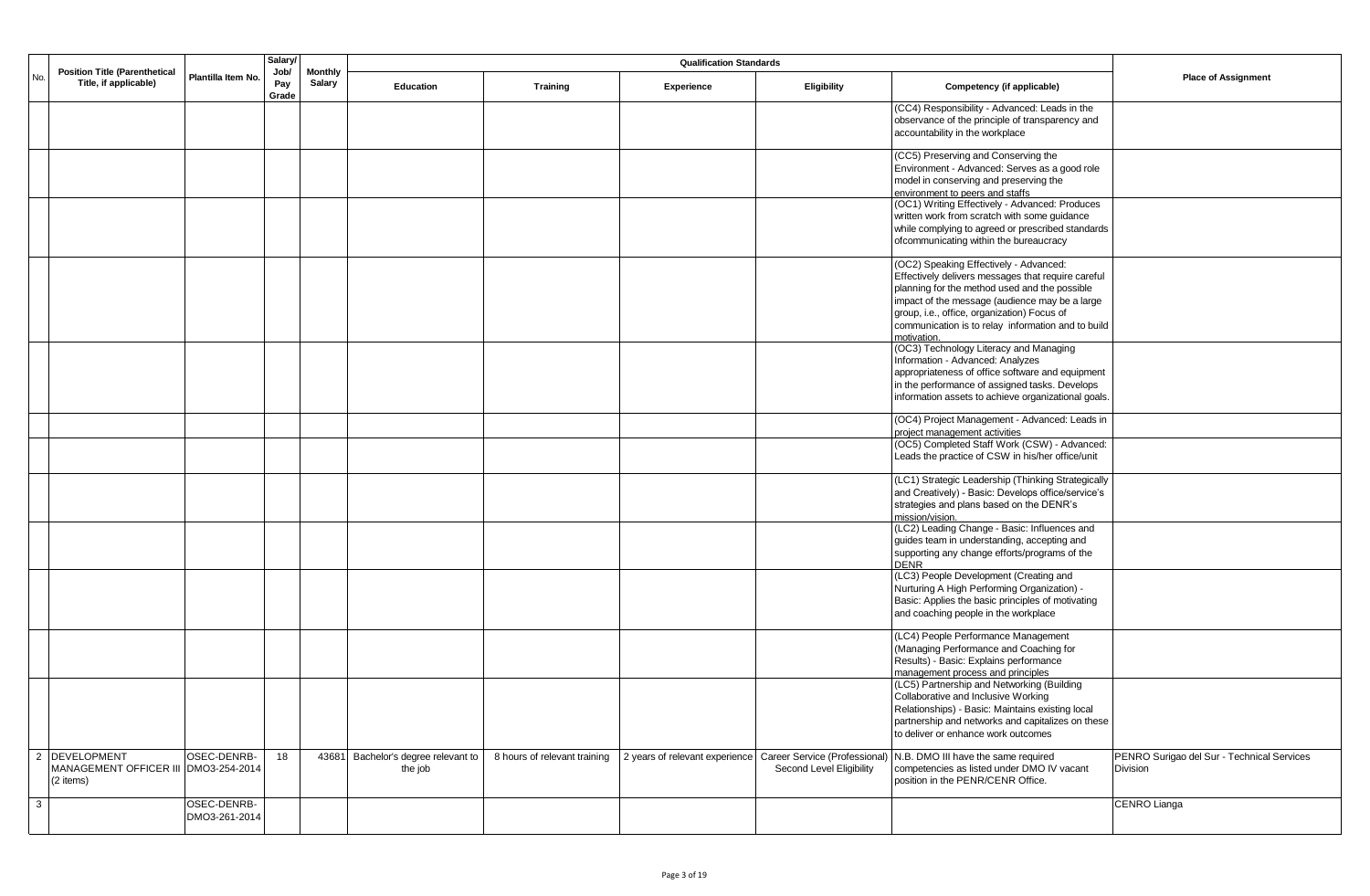|                |                                                               |                    | Salary/              |                                 | <b>Qualification Standards</b> |                              |                                |                               |                                                                                                     |                                               |
|----------------|---------------------------------------------------------------|--------------------|----------------------|---------------------------------|--------------------------------|------------------------------|--------------------------------|-------------------------------|-----------------------------------------------------------------------------------------------------|-----------------------------------------------|
| No.            | <b>Position Title (Parenthetical</b><br>Title, if applicable) | Plantilla Item No. | Job/<br>Pay<br>Grade | <b>Monthly</b><br><b>Salary</b> | Education                      | Training                     | Experience                     | <b>Eligibility</b>            | Competency (if applicable)                                                                          | <b>Place of Assignment</b>                    |
| $\overline{4}$ | <b>DEVELOPMENT</b>                                            | OSEC-DENRB-        | 18                   | 43681                           | Bachelor's degree relevant to  | 8 hours of relevant training | 2 years of relevant experience | Career Service (Professional) | (RO21) Land Disposition and Management -                                                            | Regional Office - Licenses, Patents and Deeds |
|                | <b>MANAGEMENT OFFICER III</b>                                 | DMO3-229-2014      |                      |                                 | the job                        |                              |                                | Second Level Eligibility      | Advance: Leads in the disposition of A&D land<br>and management of other government lands           | <b>Division</b>                               |
|                |                                                               |                    |                      |                                 |                                |                              |                                |                               | (RO22) Forest, Water & Wildlife Resources                                                           |                                               |
|                |                                                               |                    |                      |                                 |                                |                              |                                |                               | Regulation - Advance: Evaluates and reviews the                                                     |                                               |
|                |                                                               |                    |                      |                                 |                                |                              |                                |                               | forest, water and wildlife resource utilization and<br>regulation activities                        |                                               |
|                |                                                               |                    |                      |                                 |                                |                              |                                |                               | (RO23) Tenure and Rights Assessment -                                                               |                                               |
|                |                                                               |                    |                      |                                 |                                |                              |                                |                               | Advance: Leads the evaluation of effectiveness of                                                   |                                               |
|                |                                                               |                    |                      |                                 |                                |                              |                                |                               | tenure holders based on organizational,<br>stewardship, protection and management                   |                                               |
|                |                                                               |                    |                      |                                 |                                |                              |                                |                               | capabilities                                                                                        |                                               |
|                |                                                               |                    |                      |                                 |                                |                              |                                |                               | (RO24) Tenurial Instruments and Permits for                                                         |                                               |
|                |                                                               |                    |                      |                                 |                                |                              |                                |                               | Improved Resource Management - Advance:<br>Reviews and recommends the approval of the               |                                               |
|                |                                                               |                    |                      |                                 |                                |                              |                                |                               | issuance of tenurial instruments and permits for                                                    |                                               |
|                |                                                               |                    |                      |                                 |                                |                              |                                |                               | improved resource management                                                                        |                                               |
|                |                                                               |                    |                      |                                 |                                |                              |                                |                               | (CC1) Discipline - Advanced: Serves as a good<br>role model on DENR values and ethics to            |                                               |
|                |                                                               |                    |                      |                                 |                                |                              |                                |                               | staff/peers                                                                                         |                                               |
|                |                                                               |                    |                      |                                 |                                |                              |                                |                               | (CC2) Excellence - Advanced: Anticipates,                                                           |                                               |
|                |                                                               |                    |                      |                                 |                                |                              |                                |                               | identifies and manages stakeholders' standards<br>and requirements towards excellent customer       |                                               |
|                |                                                               |                    |                      |                                 |                                |                              |                                |                               | service through improving sense of responsibility                                                   |                                               |
|                |                                                               |                    |                      |                                 |                                |                              |                                |                               | and competence                                                                                      |                                               |
|                |                                                               |                    |                      |                                 |                                |                              |                                |                               | (CC3) Nobility - Advanced: Influences others to<br>observe virtue, goodness, honor, justness and    |                                               |
|                |                                                               |                    |                      |                                 |                                |                              |                                |                               | decency in all situations                                                                           |                                               |
|                |                                                               |                    |                      |                                 |                                |                              |                                |                               | (CC4) Responsibility - Advanced: Leads in the                                                       |                                               |
|                |                                                               |                    |                      |                                 |                                |                              |                                |                               | observance of the principle of transparency and<br>accountability in the workplace                  |                                               |
|                |                                                               |                    |                      |                                 |                                |                              |                                |                               |                                                                                                     |                                               |
|                |                                                               |                    |                      |                                 |                                |                              |                                |                               | (CC5) Preserving and Conserving the                                                                 |                                               |
|                |                                                               |                    |                      |                                 |                                |                              |                                |                               | Environment - Advanced: Serves as a good role<br>model in conserving and preserving the             |                                               |
|                |                                                               |                    |                      |                                 |                                |                              |                                |                               | environment to peers and staffs                                                                     |                                               |
|                |                                                               |                    |                      |                                 |                                |                              |                                |                               | (OC1) Writing Effectively - Advanced: Produces                                                      |                                               |
|                |                                                               |                    |                      |                                 |                                |                              |                                |                               | written work from scratch with some guidance<br>while complying to agreed or prescribed standards   |                                               |
|                |                                                               |                    |                      |                                 |                                |                              |                                |                               | ofcommunicating within the bureaucracy                                                              |                                               |
|                |                                                               |                    |                      |                                 |                                |                              |                                |                               | (OC2) Speaking Effectively - Advanced:                                                              |                                               |
|                |                                                               |                    |                      |                                 |                                |                              |                                |                               | Effectively delivers messages that require careful<br>planning for the method used and the possible |                                               |
|                |                                                               |                    |                      |                                 |                                |                              |                                |                               | impact of the message (audience may be a large                                                      |                                               |
|                |                                                               |                    |                      |                                 |                                |                              |                                |                               | group, i.e., office, organization) Focus of                                                         |                                               |
|                |                                                               |                    |                      |                                 |                                |                              |                                |                               | communication is to relay information and to build                                                  |                                               |
|                |                                                               |                    |                      |                                 |                                |                              |                                |                               | motivation.<br>(OC3) Technology Literacy and Managing                                               |                                               |
|                |                                                               |                    |                      |                                 |                                |                              |                                |                               | Information - Advanced: Analyzes                                                                    |                                               |
|                |                                                               |                    |                      |                                 |                                |                              |                                |                               | appropriateness of office software and equipment<br>in the performance of assigned tasks. Develops  |                                               |
|                |                                                               |                    |                      |                                 |                                |                              |                                |                               | information assets to achieve organizational goals.                                                 |                                               |
|                |                                                               |                    |                      |                                 |                                |                              |                                |                               | (OC4) Project Management - Advanced: Leads in<br>project management activities                      |                                               |
|                |                                                               |                    |                      |                                 |                                |                              |                                |                               | (OC5) Completed Staff Work (CSW) - Advanced:                                                        |                                               |
|                |                                                               |                    |                      |                                 |                                |                              |                                |                               | Leads the practice of CSW in his/her office/unit                                                    |                                               |
|                |                                                               |                    |                      |                                 |                                |                              |                                |                               |                                                                                                     |                                               |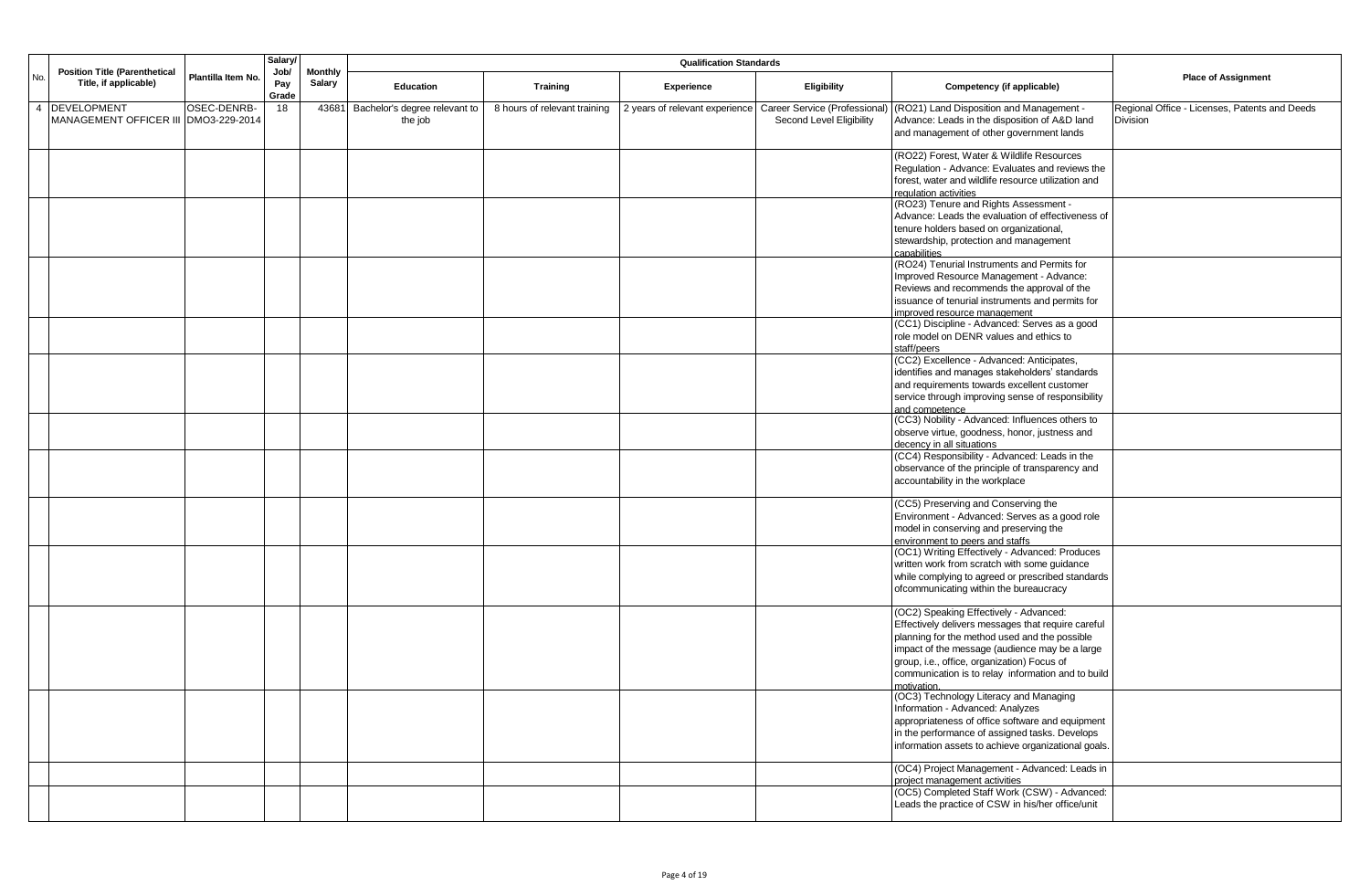|     |                                                               |                           | <b>Salary</b>        | <b>Qualification Standards</b><br><b>Monthly</b> |                                                                                    |                              |                               |             |                                                                                                                                                                                                                                   |                                    |
|-----|---------------------------------------------------------------|---------------------------|----------------------|--------------------------------------------------|------------------------------------------------------------------------------------|------------------------------|-------------------------------|-------------|-----------------------------------------------------------------------------------------------------------------------------------------------------------------------------------------------------------------------------------|------------------------------------|
| No. | <b>Position Title (Parenthetical</b><br>Title, if applicable) | Plantilla Item No.        | Job/<br>Pay<br>Grade | Salary                                           | <b>Education</b>                                                                   | <b>Training</b>              | Experience                    | Eligibility | Competency (if applicable)                                                                                                                                                                                                        | <b>Place of Assignment</b>         |
|     |                                                               |                           |                      |                                                  |                                                                                    |                              |                               |             | (LC1) Strategic Leadership (Thinking Strategically<br>and Creatively) - Basic: Develops office/service's<br>strategies and plans based on the DENR's<br>mission/vision.                                                           |                                    |
|     |                                                               |                           |                      |                                                  |                                                                                    |                              |                               |             | (LC2) Leading Change - Basic: Influences and<br>guides team in understanding, accepting and<br>supporting any change efforts/programs of the<br><b>DENR</b>                                                                       |                                    |
|     |                                                               |                           |                      |                                                  |                                                                                    |                              |                               |             | (LC3) People Development (Creating and<br>Nurturing A High Performing Organization) -<br>Basic: Applies the basic principles of motivating<br>and coaching people in the workplace                                                |                                    |
|     |                                                               |                           |                      |                                                  |                                                                                    |                              |                               |             | (LC4) People Performance Management<br>(Managing Performance and Coaching for<br>Results) - Basic: Explains performance<br>management process and principles                                                                      |                                    |
|     |                                                               |                           |                      |                                                  |                                                                                    |                              |                               |             | (LC5) Partnership and Networking (Building<br>Collaborative and Inclusive Working<br>Relationships) - Basic: Maintains existing local<br>partnership and networks and capitalizes on these<br>to deliver or enhance work outcomes |                                    |
|     | 5 ACCOUNTANT II                                               | OSEC-DENRB-<br>A2-44-2014 | 16                   | 36628                                            | Bachelor's degree in<br>Commerce/Business<br>Administration major in<br>Accounting | 4 hours of relevant training | 1 year of relevant experience | RA 1080     | (RFM1) General Accounting - Intermediate:<br>Analyzes and interprets DENR's financial<br>transactions                                                                                                                             | Regional Office - Finance Division |
|     |                                                               |                           |                      |                                                  |                                                                                    |                              |                               |             | (RFM2) Budget Preparation - Intermediate:<br>Prepares/consolidates the budget of all the<br>offices/divisions in DENR in accordance with<br>existing DBM and agency rules and regulations                                         |                                    |
|     |                                                               |                           |                      |                                                  |                                                                                    |                              |                               |             | (RFM3) Budget Administration And Control -<br>Intermediate: Performs budget administration and<br>control activities                                                                                                              |                                    |
|     |                                                               |                           |                      |                                                  |                                                                                    |                              |                               |             | (RFM4) Organization and Management Systems<br>Improvement - Intermediate: Conducts<br>organization and management systems<br>improvement activities                                                                               |                                    |
|     |                                                               |                           |                      |                                                  |                                                                                    |                              |                               |             | (RFM5) Cash Management - Intermediate:<br>Performs cash management activities<br>(CC1) Discipline - Intermediate: Upholds the                                                                                                     |                                    |
|     |                                                               |                           |                      |                                                  |                                                                                    |                              |                               |             | values of DENR in every action and decision;<br>(CC2) Excellence - Intermediate: Delivers and<br>adds value to customers' expectations and<br>requirements;                                                                       |                                    |
|     |                                                               |                           |                      |                                                  |                                                                                    |                              |                               |             | (CC3) Nobility - Intermediate: Demonstrates<br>virtue, goodness, honor, justness and decency<br>even in difficult situations;                                                                                                     |                                    |
|     |                                                               |                           |                      |                                                  |                                                                                    |                              |                               |             | (CC4) Responsibility - Intermediate: Practices the<br>principle of transparency and accountability in the<br>workplace;                                                                                                           |                                    |
|     |                                                               |                           |                      |                                                  |                                                                                    |                              |                               |             | (CC5) Caring for the Environment and Natural<br>Resources - Intermediate: Applies knowledge and<br>understanding of the environment to further the<br>aims of sustainability;                                                     |                                    |
|     |                                                               |                           |                      |                                                  |                                                                                    |                              |                               |             | (OC1) Writing Effectively - Intermediate: Edits<br>existing or customizes available communication<br>materials to produce an appropriate written work;                                                                            |                                    |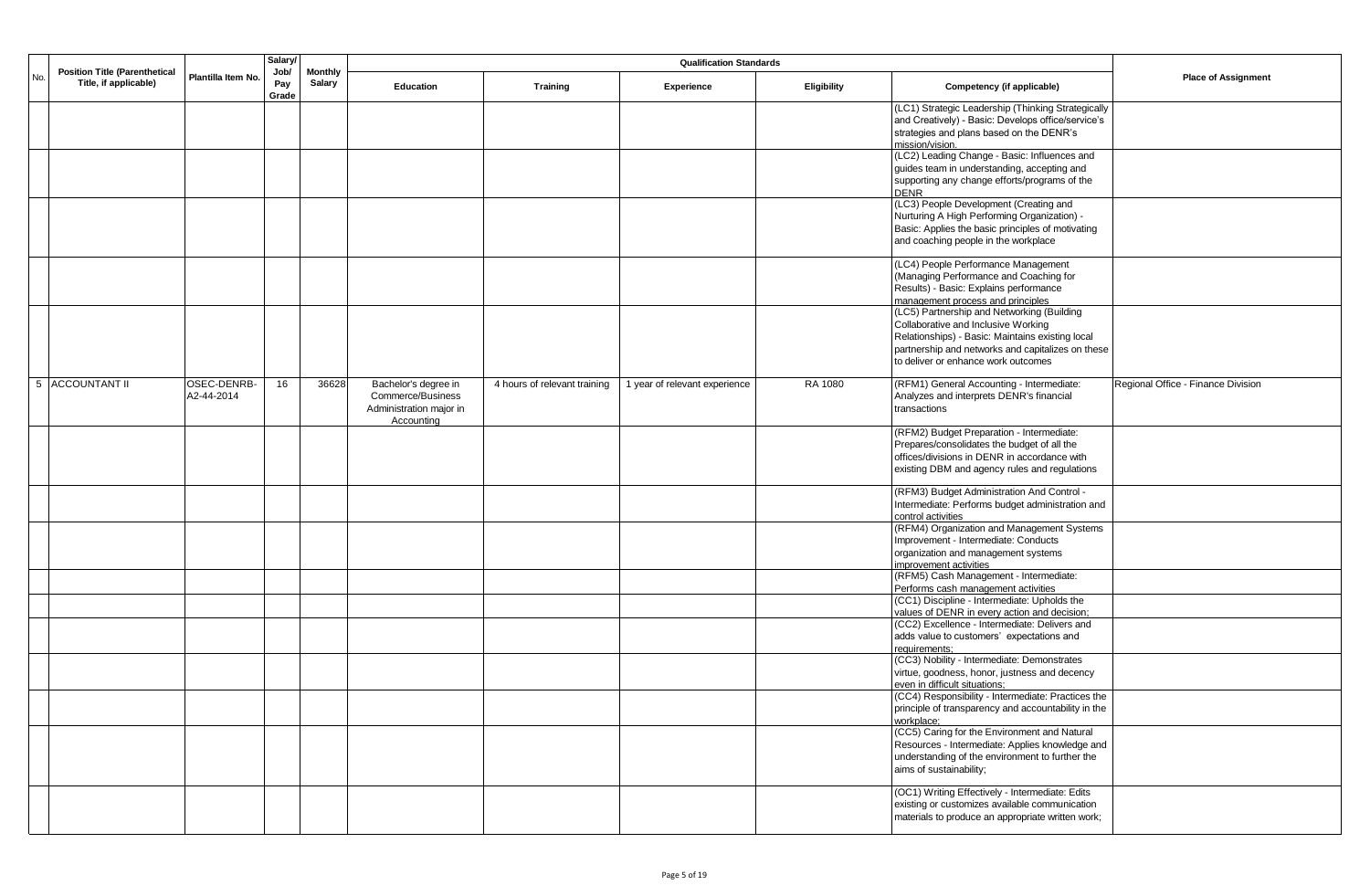|     |                                                               |                    | <b>Salary</b>        |                                 |                                 |                              |                               |                               |                                                                                         |                                            |
|-----|---------------------------------------------------------------|--------------------|----------------------|---------------------------------|---------------------------------|------------------------------|-------------------------------|-------------------------------|-----------------------------------------------------------------------------------------|--------------------------------------------|
| No. | <b>Position Title (Parenthetical</b><br>Title, if applicable) | Plantilla Item No. | Job/<br>Pay<br>Grade | <b>Monthly</b><br><b>Salary</b> | <b>Education</b>                | <b>Training</b>              | Experience                    | Eligibility                   | Competency (if applicable)                                                              | <b>Place of Assignment</b>                 |
|     |                                                               |                    |                      |                                 |                                 |                              |                               |                               | (OC2) Speaking Effectively - Intermediate:                                              |                                            |
|     |                                                               |                    |                      |                                 |                                 |                              |                               |                               | Effectively delivers messages that require some                                         |                                            |
|     |                                                               |                    |                      |                                 |                                 |                              |                               |                               | planning for the Method used and the possible                                           |                                            |
|     |                                                               |                    |                      |                                 |                                 |                              |                               |                               | reception to the message (audience may be a                                             |                                            |
|     |                                                               |                    |                      |                                 |                                 |                              |                               |                               | controlled group, i.e., team/s, divisions) Focus of                                     |                                            |
|     |                                                               |                    |                      |                                 |                                 |                              |                               |                               | communication is to relay information and to build                                      |                                            |
|     |                                                               |                    |                      |                                 |                                 |                              |                               |                               | motivation:                                                                             |                                            |
|     |                                                               |                    |                      |                                 |                                 |                              |                               |                               | (OC3) Technology Literacy and Managing                                                  |                                            |
|     |                                                               |                    |                      |                                 |                                 |                              |                               |                               | Information - Intermediate: Demonstrates the use                                        |                                            |
|     |                                                               |                    |                      |                                 |                                 |                              |                               |                               | of available equipment and software/s and                                               |                                            |
|     |                                                               |                    |                      |                                 |                                 |                              |                               |                               | application/s that can be utilized in the                                               |                                            |
|     |                                                               |                    |                      |                                 |                                 |                              |                               |                               | performance of the assigned tasks. Works with<br>data to generate relevant information: |                                            |
|     |                                                               |                    |                      |                                 |                                 |                              |                               |                               | (OC4) Project Management - Intermediate:                                                |                                            |
|     |                                                               |                    |                      |                                 |                                 |                              |                               |                               | Conducts project management activities;                                                 |                                            |
|     |                                                               |                    |                      |                                 |                                 |                              |                               |                               | (OC5) Completed Staff Work (CSW) -                                                      |                                            |
|     |                                                               |                    |                      |                                 |                                 |                              |                               |                               | Intermediate: Demonstrates advanced knowledge                                           |                                            |
|     |                                                               |                    |                      |                                 |                                 |                              |                               |                               | in CSW by applying appropriate tools and                                                |                                            |
|     |                                                               |                    |                      |                                 |                                 |                              |                               |                               | techniques:                                                                             |                                            |
|     | 6 ENGINEER II                                                 | OSEC-DENRB-        | 16                   | 36628                           | Bachelor's degree in            | 4 hours of relevant training | 1 year of relevant experience |                               | RA 1080 (Geodetic Engineer) N.B. Engineer II have the same required                     | CENRO Bayugan                              |
|     |                                                               | ENG2-153-1998      |                      |                                 | Engineering relevant to the job |                              |                               |                               | competencies as listed under DMO IV vacant                                              |                                            |
|     |                                                               |                    |                      |                                 |                                 |                              |                               |                               | position in the PENR/CENR Office.                                                       |                                            |
|     | <b>DEVELOPMENT</b>                                            | OSEC-DENRB-        | 15                   | 33575                           | Bachelor's degree relevant to   | 4 hours of relevant training | 1 year of relevant experience | Career Service (Professional) | (PCO1) Concept and Application of Integrated                                            | PENRO Surigao del Sur - Technical Services |
|     | MANAGEMENT OFFICER II                                         | DMO2-271-2014      |                      |                                 | the job                         |                              |                               | Second Level Eligibility      | Ecosystems Management (IEM) - Intermediate:                                             | Division                                   |
|     |                                                               |                    |                      |                                 |                                 |                              |                               |                               | Applies IEM and other related approaches to<br>NRM:                                     |                                            |
|     |                                                               |                    |                      |                                 |                                 |                              |                               |                               | (PCO2) Identification of Interventions and                                              |                                            |
|     |                                                               |                    |                      |                                 |                                 |                              |                               |                               | Integrating Strategies Across Sectors (Forestry,                                        |                                            |
|     |                                                               |                    |                      |                                 |                                 |                              |                               |                               | Coastal, Agriculture, Urban, Air Pace) and Zoning                                       |                                            |
|     |                                                               |                    |                      |                                 |                                 |                              |                               |                               | for Strategic Management - Intermediate:                                                |                                            |
|     |                                                               |                    |                      |                                 |                                 |                              |                               |                               | Identifies interventions and integrating strategies                                     |                                            |
|     |                                                               |                    |                      |                                 |                                 |                              |                               |                               | across sectors:                                                                         |                                            |
|     |                                                               |                    |                      |                                 |                                 |                              |                               |                               | (PCO3) Characterization of Ecosystems and Use                                           |                                            |
|     |                                                               |                    |                      |                                 |                                 |                              |                               |                               | of Planning Tools and Procedures - Intermediate:                                        |                                            |
|     |                                                               |                    |                      |                                 |                                 |                              |                               |                               | Undertakes characterization of ecosystems and                                           |                                            |
|     |                                                               |                    |                      |                                 |                                 |                              |                               |                               | use of planning tools and procedures;                                                   |                                            |
|     |                                                               |                    |                      |                                 |                                 |                              |                               |                               | (PCO4) Resource Management and                                                          |                                            |
|     |                                                               |                    |                      |                                 |                                 |                              |                               |                               | Restoration/Rehabilitation of Degraded                                                  |                                            |
|     |                                                               |                    |                      |                                 |                                 |                              |                               |                               | Ecosystems - Intermediate: Identifies and                                               |                                            |
|     |                                                               |                    |                      |                                 |                                 |                              |                               |                               | implements appropriate resource management                                              |                                            |
|     |                                                               |                    |                      |                                 |                                 |                              |                               |                               | and restoration strategies of various ecosystems;                                       |                                            |
|     |                                                               |                    |                      |                                 |                                 |                              |                               |                               |                                                                                         |                                            |
|     |                                                               |                    |                      |                                 |                                 |                              |                               |                               | (PCO5) Preparation of Natural Resources<br>Management (NRM)-Related Plans (FLUP,        |                                            |
|     |                                                               |                    |                      |                                 |                                 |                              |                               |                               | CRMP, ISWMP, PAMP, IRBM, IWRM) -                                                        |                                            |
|     |                                                               |                    |                      |                                 |                                 |                              |                               |                               | Intermediate: Facilitates/ provides technical                                           |                                            |
|     |                                                               |                    |                      |                                 |                                 |                              |                               |                               | assistance in the formulation and implementation                                        |                                            |
|     |                                                               |                    |                      |                                 |                                 |                              |                               |                               | of NRM- related plans (FLUP, CRMP, ISWMP,                                               |                                            |
|     |                                                               |                    |                      |                                 |                                 |                              |                               |                               | PAMP, IRBM, IWRM) and integration to LGU                                                |                                            |
|     |                                                               |                    |                      |                                 |                                 |                              |                               |                               | nlans <sup>.</sup>                                                                      |                                            |
|     |                                                               |                    |                      |                                 |                                 |                              |                               |                               | (PCO6) Environment and Natural Resource                                                 |                                            |
|     |                                                               |                    |                      |                                 |                                 |                              |                               |                               | (ENR) Accounting - Intermediate: Undertakes<br><b>ENR Accounting activities:</b>        |                                            |
|     |                                                               |                    |                      |                                 |                                 |                              |                               |                               | (PCO7) Strategies and Schemes for Financing                                             |                                            |
|     |                                                               |                    |                      |                                 |                                 |                              |                               |                               | Environmental Projects - Intermediate: Plans,                                           |                                            |
|     |                                                               |                    |                      |                                 |                                 |                              |                               |                               | initiates and operationalizes strategies and                                            |                                            |
|     |                                                               |                    |                      |                                 |                                 |                              |                               |                               | schemes for financing environmental projects;                                           |                                            |
|     |                                                               |                    |                      |                                 |                                 |                              |                               |                               |                                                                                         |                                            |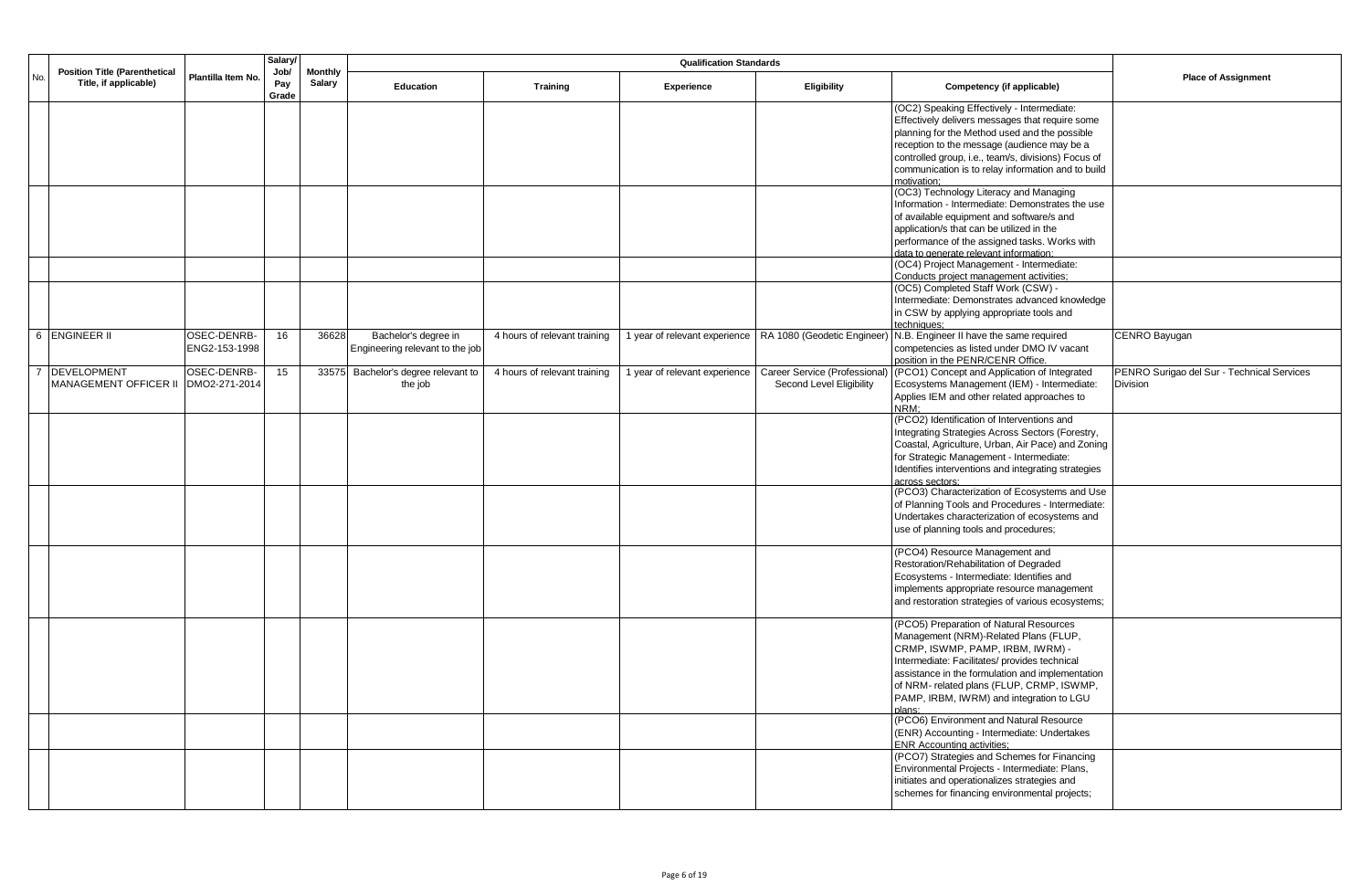|     |                                                               |                    | <b>Salary</b>        |               | <b>Qualification Standards</b><br><b>Monthly</b> |                 |            |             |                                                                                                                                                                                                                                                                                                                                                                                                                                                                                                                                  |                            |
|-----|---------------------------------------------------------------|--------------------|----------------------|---------------|--------------------------------------------------|-----------------|------------|-------------|----------------------------------------------------------------------------------------------------------------------------------------------------------------------------------------------------------------------------------------------------------------------------------------------------------------------------------------------------------------------------------------------------------------------------------------------------------------------------------------------------------------------------------|----------------------------|
| No. | <b>Position Title (Parenthetical</b><br>Title, if applicable) | Plantilla Item No. | Job/<br>Pay<br>Grade | <b>Salary</b> | Education                                        | <b>Training</b> | Experience | Eligibility | Competency (if applicable)                                                                                                                                                                                                                                                                                                                                                                                                                                                                                                       | <b>Place of Assignment</b> |
|     |                                                               |                    |                      |               |                                                  |                 |            |             | (PCO8) Results-Based Monitoring and Evaluation<br>System (RBME) and Environmental Audit for<br>Different ENRM Sites - Intermediate: Implements<br>RBME activities and environmental audit for<br>different ENRM sites;                                                                                                                                                                                                                                                                                                           |                            |
|     |                                                               |                    |                      |               |                                                  |                 |            |             | (PCO9) Environmental Governance -<br>Intermediate: Undertakes environmental<br>governance activities that include transparency,<br>accountability, participation, collaboration and<br>functionality:                                                                                                                                                                                                                                                                                                                            |                            |
|     |                                                               |                    |                      |               |                                                  |                 |            |             | (PCO10) Climate Change and Environmental<br>Management - Intermediate: Applies mitigating<br>measures and adaptive solutions to climate<br>change;                                                                                                                                                                                                                                                                                                                                                                               |                            |
|     |                                                               |                    |                      |               |                                                  |                 |            |             | (PCO11) Information, Education and<br>Communication, Social Marketing and Extension<br>Support - Intermediate: Undertakes social<br>marketing and extension support activities to<br>improve ENRM:                                                                                                                                                                                                                                                                                                                               |                            |
|     |                                                               |                    |                      |               |                                                  |                 |            |             | (PCO12) Social Negotiation - Intermediate:<br>Conducts social negotiation activities;                                                                                                                                                                                                                                                                                                                                                                                                                                            |                            |
|     |                                                               |                    |                      |               |                                                  |                 |            |             | (PCO13) ENR Law Enforcement - Intermediate:<br>Assists in the conduct of ENR resource valuation<br>activities; Implements ENR law enforcement<br>activities & operational plans with the assistance<br>of concerned stakeholders; Processes intelligence<br>report from stakeholders and informants;<br>Conducts investigation, preparation of affidavits<br>and complaints; Monitors compliance of ENR<br>tenure holders; Operates the e-filing system and<br>database management;<br>(PCO14) Land Disposition and Management - |                            |
|     |                                                               |                    |                      |               |                                                  |                 |            |             | Intermediate: Processes and evaluates public land<br>applications;<br>(PCO15) Forest, Water and Wildlife Resources<br>Regulation - Intermediate: Processes and<br>evaluates forest, water and wildlife resource<br>utilization and regulation activities;                                                                                                                                                                                                                                                                        |                            |
|     |                                                               |                    |                      |               |                                                  |                 |            |             | (PCO16) Tenure and Rights Assessment -<br>Intermediate: Evaluates effectiveness of tenure<br>holders based on organizational, stewardship,<br>protection and management capabilities;                                                                                                                                                                                                                                                                                                                                            |                            |
|     |                                                               |                    |                      |               |                                                  |                 |            |             | (PCO17) Tenurial Instruments and Permits for<br>Improved Resource Management - Intermediate:<br>Prepares tenurial instruments and permits for<br>improved resource management;                                                                                                                                                                                                                                                                                                                                                   |                            |
|     |                                                               |                    |                      |               |                                                  |                 |            |             | (CC1) Discipline - Intermediate: Upholds the<br>values of DENR in every action and decision;                                                                                                                                                                                                                                                                                                                                                                                                                                     |                            |
|     |                                                               |                    |                      |               |                                                  |                 |            |             | (CC2) Excellence - Intermediate: Delivers and<br>adds value to customers' expectations and<br>requirements:                                                                                                                                                                                                                                                                                                                                                                                                                      |                            |
|     |                                                               |                    |                      |               |                                                  |                 |            |             | (CC3) Nobility - Intermediate: Demonstrates<br>virtue, goodness, honor, justness and decency<br>even in difficult situations;                                                                                                                                                                                                                                                                                                                                                                                                    |                            |
|     |                                                               |                    |                      |               |                                                  |                 |            |             | (CC4) Responsibility - Intermediate: Practices the<br>principle of transparency and accountability in the<br>workplace;                                                                                                                                                                                                                                                                                                                                                                                                          |                            |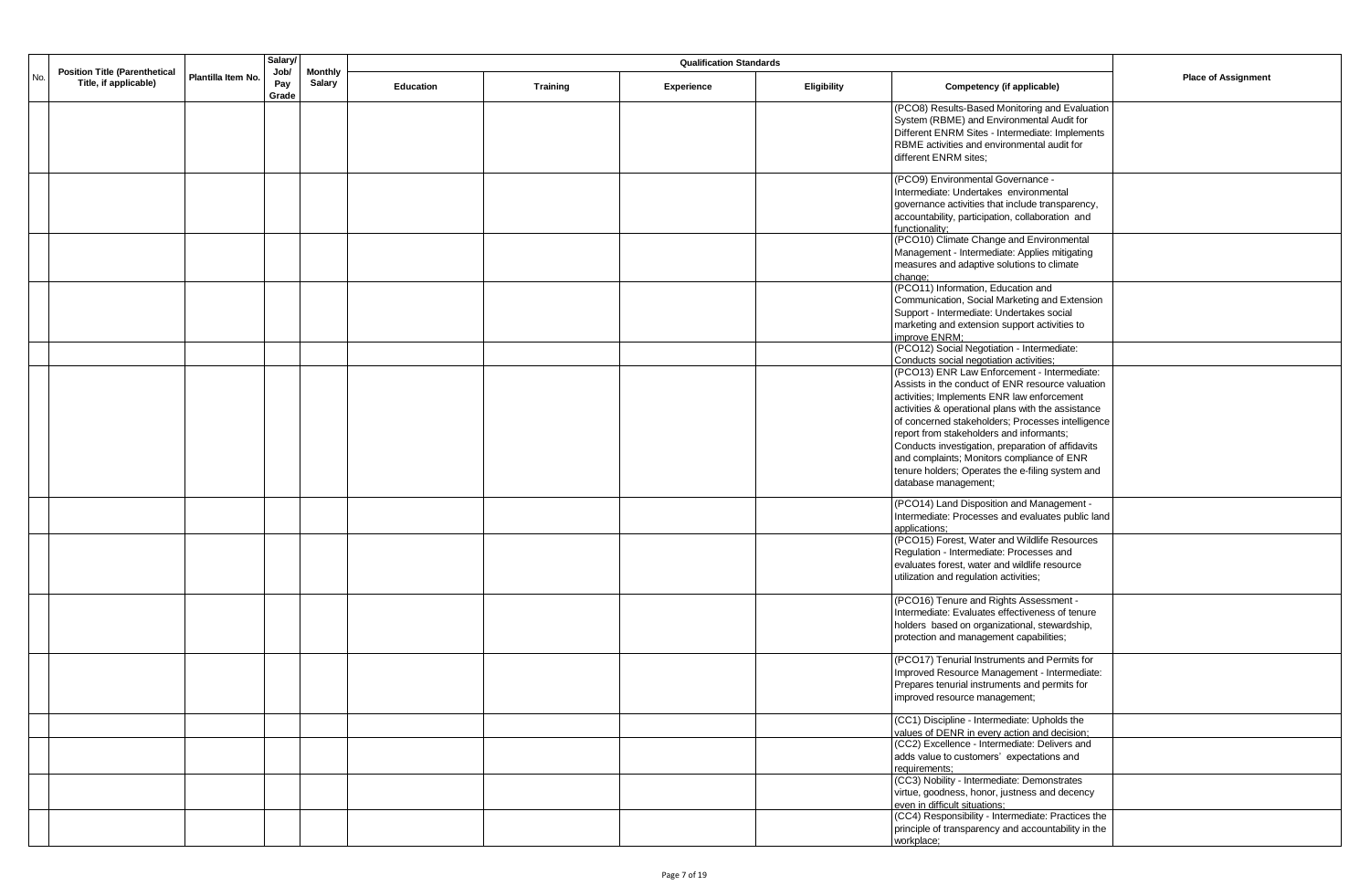|     |                                                                                     |                      | <b>Salary</b>            |           | <b>Qualification Standards</b>      |                              |                               |                               |                                                                                                     |                                        |
|-----|-------------------------------------------------------------------------------------|----------------------|--------------------------|-----------|-------------------------------------|------------------------------|-------------------------------|-------------------------------|-----------------------------------------------------------------------------------------------------|----------------------------------------|
| No. | <b>Position Title (Parenthetical</b><br>Plantilla Item No.<br>Title, if applicable) | Job/<br>Pay<br>Grade | <b>Monthly</b><br>Salary | Education | <b>Training</b>                     | Experience                   | Eligibility                   | Competency (if applicable)    | <b>Place of Assignment</b>                                                                          |                                        |
|     |                                                                                     |                      |                          |           |                                     |                              |                               |                               | (CC5) Caring for the Environment and Natural<br>Resources - Intermediate: Applies knowledge and     |                                        |
|     |                                                                                     |                      |                          |           |                                     |                              |                               |                               | understanding of the environment to further the                                                     |                                        |
|     |                                                                                     |                      |                          |           |                                     |                              |                               |                               | aims of sustainability;                                                                             |                                        |
|     |                                                                                     |                      |                          |           |                                     |                              |                               |                               | (OC1) Writing Effectively - Intermediate: Edits                                                     |                                        |
|     |                                                                                     |                      |                          |           |                                     |                              |                               |                               | existing or customizes available communication<br>materials to produce an appropriate written work; |                                        |
|     |                                                                                     |                      |                          |           |                                     |                              |                               |                               |                                                                                                     |                                        |
|     |                                                                                     |                      |                          |           |                                     |                              |                               |                               | (OC2) Speaking Effectively - Intermediate:                                                          |                                        |
|     |                                                                                     |                      |                          |           |                                     |                              |                               |                               | Effectively delivers messages that require some                                                     |                                        |
|     |                                                                                     |                      |                          |           |                                     |                              |                               |                               | planning for the Method used and the possible<br>reception to the message (audience may be a        |                                        |
|     |                                                                                     |                      |                          |           |                                     |                              |                               |                               | controlled group, i.e., team/s, divisions) Focus of                                                 |                                        |
|     |                                                                                     |                      |                          |           |                                     |                              |                               |                               | communication is to relay information and to build                                                  |                                        |
|     |                                                                                     |                      |                          |           |                                     |                              |                               |                               | motivation:                                                                                         |                                        |
|     |                                                                                     |                      |                          |           |                                     |                              |                               |                               | (OC3) Technology Literacy and Managing<br>Information - Intermediate: Demonstrates the use          |                                        |
|     |                                                                                     |                      |                          |           |                                     |                              |                               |                               | of available equipment and software/s and                                                           |                                        |
|     |                                                                                     |                      |                          |           |                                     |                              |                               |                               | application/s that can be utilized in the                                                           |                                        |
|     |                                                                                     |                      |                          |           |                                     |                              |                               |                               | performance of the assigned tasks. Works with                                                       |                                        |
|     |                                                                                     |                      |                          |           |                                     |                              |                               |                               | data to generate relevant information:<br>(OC4) Project Management - Intermediate:                  |                                        |
|     |                                                                                     |                      |                          |           |                                     |                              |                               |                               | Conducts project management activities;                                                             |                                        |
|     |                                                                                     |                      |                          |           |                                     |                              |                               |                               | (OC5) Completed Staff Work (CSW) -                                                                  |                                        |
|     |                                                                                     |                      |                          |           |                                     |                              |                               |                               | Intermediate: Demonstrates advanced knowledge                                                       |                                        |
|     |                                                                                     |                      |                          |           |                                     |                              |                               |                               | in CSW by applying appropriate tools and<br>techniques;                                             |                                        |
|     | 8 ECOSYSTEMS                                                                        | OSEC-DENRB-          | 15                       |           | 33575 Bachelor's degree relevant to | 4 hours of relevant training | 1 year of relevant experience | Career Service (Professional) | N.B. EMS II have the same required                                                                  | <b>CENRO Cantilan</b>                  |
|     | <b>MANAGEMENT</b>                                                                   | ECOMS2-149-          |                          |           | the job                             |                              |                               | Second Level Eligibility      | competencies as listed under DMO II vacant                                                          |                                        |
| 9   | SPECIALIST II<br><b>FORESTER II</b>                                                 | 2014<br>OSEC-DENRB-  | 15                       |           | 33575 Bachelor's degree in Forestry | 4 hours of relevant training | 1 year of relevant experience | RA 1080                       | position in the PENR/CENR Office.<br>(RO9) Environmental Governance - Intermediate:                 | Regional Office - Enforcement Division |
|     |                                                                                     | FORST2-561-          |                          |           |                                     |                              |                               |                               | Undertakes environmental governance activities                                                      |                                        |
|     |                                                                                     | 1998                 |                          |           |                                     |                              |                               |                               | that include transparency, accountability,                                                          |                                        |
|     |                                                                                     |                      |                          |           |                                     |                              |                               |                               | participation, collaboration and functionality;                                                     |                                        |
|     |                                                                                     |                      |                          |           |                                     |                              |                               |                               | (RO10) Climate Change and Environmental                                                             |                                        |
|     |                                                                                     |                      |                          |           |                                     |                              |                               |                               | Management - Intermediate: Applies mitigating                                                       |                                        |
|     |                                                                                     |                      |                          |           |                                     |                              |                               |                               | measures and adaptive solutions to climate<br>change                                                |                                        |
|     |                                                                                     |                      |                          |           |                                     |                              |                               |                               | (CC1) Discipline - Intermediate: Upholds the                                                        |                                        |
|     |                                                                                     |                      |                          |           |                                     |                              |                               |                               | values of DENR in every action and decision;                                                        |                                        |
|     |                                                                                     |                      |                          |           |                                     |                              |                               |                               | (CC2) Excellence - Intermediate: Delivers and<br>adds value to customers' expectations and          |                                        |
|     |                                                                                     |                      |                          |           |                                     |                              |                               |                               | requirements;                                                                                       |                                        |
|     |                                                                                     |                      |                          |           |                                     |                              |                               |                               | (CC3) Nobility - Intermediate: Demonstrates                                                         |                                        |
|     |                                                                                     |                      |                          |           |                                     |                              |                               |                               | virtue, goodness, honor, justness and decency                                                       |                                        |
|     |                                                                                     |                      |                          |           |                                     |                              |                               |                               | even in difficult situations;<br>(CC4) Responsibility - Intermediate: Practices the                 |                                        |
|     |                                                                                     |                      |                          |           |                                     |                              |                               |                               | principle of transparency and accountability in the                                                 |                                        |
|     |                                                                                     |                      |                          |           |                                     |                              |                               |                               | workplace <sup>.</sup>                                                                              |                                        |
|     |                                                                                     |                      |                          |           |                                     |                              |                               |                               | (CC5) Caring for the Environment and Natural                                                        |                                        |
|     |                                                                                     |                      |                          |           |                                     |                              |                               |                               | Resources - Intermediate: Applies knowledge and                                                     |                                        |
|     |                                                                                     |                      |                          |           |                                     |                              |                               |                               | understanding of the environment to further the<br>aims of sustainability;                          |                                        |
|     |                                                                                     |                      |                          |           |                                     |                              |                               |                               |                                                                                                     |                                        |
|     |                                                                                     |                      |                          |           |                                     |                              |                               |                               | (OC1) Writing Effectively - Intermediate: Edits                                                     |                                        |
|     |                                                                                     |                      |                          |           |                                     |                              |                               |                               | existing or customizes available communication                                                      |                                        |
|     |                                                                                     |                      |                          |           |                                     |                              |                               |                               | materials to produce an appropriate written work;                                                   |                                        |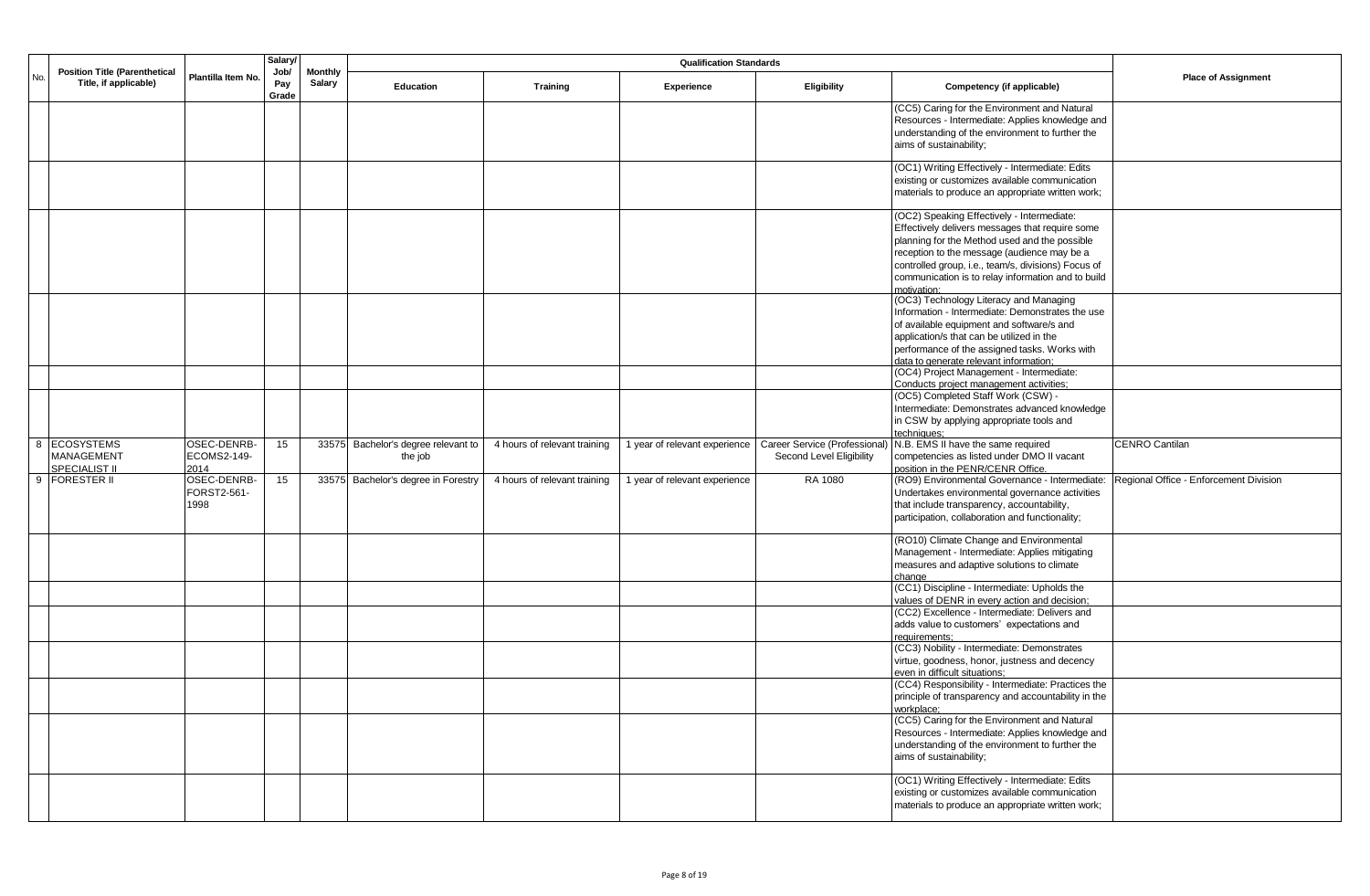|     |                                                               |                     | Salary/              |                          |                                     |                              |                               |                               |                                                                   |                                                    |
|-----|---------------------------------------------------------------|---------------------|----------------------|--------------------------|-------------------------------------|------------------------------|-------------------------------|-------------------------------|-------------------------------------------------------------------|----------------------------------------------------|
| No. | <b>Position Title (Parenthetical</b><br>Title, if applicable) | Plantilla Item No.  | Job/<br>Pay<br>Grade | <b>Monthly</b><br>Salary | <b>Education</b>                    | <b>Training</b>              | Experience                    | Eligibility                   | Competency (if applicable)                                        | <b>Place of Assignment</b>                         |
|     |                                                               |                     |                      |                          |                                     |                              |                               |                               | (OC2) Speaking Effectively - Intermediate:                        |                                                    |
|     |                                                               |                     |                      |                          |                                     |                              |                               |                               | Effectively delivers messages that require some                   |                                                    |
|     |                                                               |                     |                      |                          |                                     |                              |                               |                               | planning for the Method used and the possible                     |                                                    |
|     |                                                               |                     |                      |                          |                                     |                              |                               |                               | reception to the message (audience may be a                       |                                                    |
|     |                                                               |                     |                      |                          |                                     |                              |                               |                               | controlled group, i.e., team/s, divisions) Focus of               |                                                    |
|     |                                                               |                     |                      |                          |                                     |                              |                               |                               | communication is to relay information and to build<br>motivation: |                                                    |
|     |                                                               |                     |                      |                          |                                     |                              |                               |                               | (OC3) Technology Literacy and Managing                            |                                                    |
|     |                                                               |                     |                      |                          |                                     |                              |                               |                               | Information - Intermediate: Demonstrates the use                  |                                                    |
|     |                                                               |                     |                      |                          |                                     |                              |                               |                               | of available equipment and software/s and                         |                                                    |
|     |                                                               |                     |                      |                          |                                     |                              |                               |                               | application/s that can be utilized in the                         |                                                    |
|     |                                                               |                     |                      |                          |                                     |                              |                               |                               | performance of the assigned tasks. Works with                     |                                                    |
|     |                                                               |                     |                      |                          |                                     |                              |                               |                               | data to generate relevant information:                            |                                                    |
|     |                                                               |                     |                      |                          |                                     |                              |                               |                               | (OC4) Project Management - Intermediate:                          |                                                    |
|     |                                                               |                     |                      |                          |                                     |                              |                               |                               | Conducts project management activities;                           |                                                    |
|     |                                                               |                     |                      |                          |                                     |                              |                               |                               | (OC5) Completed Staff Work (CSW) -                                |                                                    |
|     |                                                               |                     |                      |                          |                                     |                              |                               |                               | Intermediate: Demonstrates advanced knowledge                     |                                                    |
|     |                                                               |                     |                      |                          |                                     |                              |                               |                               | in CSW by applying appropriate tools and                          |                                                    |
|     |                                                               |                     |                      |                          |                                     |                              |                               |                               | techniques:                                                       |                                                    |
|     | 10 FORESTER II                                                | OSEC-DENRB-         | 15                   |                          | 33575 Bachelor's degree in Forestry | 4 hours of relevant training | 1 year of relevant experience | RA 1080                       | N.B. Forester II have the same required                           | CENRO Bayugan                                      |
|     | (4 items)                                                     | FORST2-567-         |                      |                          |                                     |                              |                               |                               | competencies as listed under DMO II vacant                        |                                                    |
|     |                                                               | 1998                |                      |                          |                                     |                              |                               |                               | position in the PENR/CENR Office.                                 |                                                    |
| 11  |                                                               | OSEC-DENRB-         |                      |                          |                                     |                              |                               |                               |                                                                   | CENRO Cabadbaran (Tubay)                           |
|     |                                                               | FORST2-585-         |                      |                          |                                     |                              |                               |                               |                                                                   |                                                    |
|     |                                                               | 1998                |                      |                          |                                     |                              |                               |                               |                                                                   |                                                    |
| 12  |                                                               | OSEC-DENRB-         |                      |                          |                                     |                              |                               |                               |                                                                   | <b>CENRO Cantilan</b>                              |
|     |                                                               | FORST2-624-         |                      |                          |                                     |                              |                               |                               |                                                                   |                                                    |
|     |                                                               | 1998                |                      |                          |                                     |                              |                               |                               |                                                                   |                                                    |
| 13  |                                                               | OSEC-DENRB-         |                      |                          |                                     |                              |                               |                               |                                                                   | <b>CENRO Loreto</b>                                |
|     |                                                               | FORST2-582-<br>1998 |                      |                          |                                     |                              |                               |                               |                                                                   |                                                    |
|     | <b>14 ADMINISTRATIVE OFFICER</b>                              | OSEC-DENRB-         | 15                   | 33575                    | Bachelor's degree relevant to       | 4 hours of relevant training | 1 year of relevant experience | Career Service (Professional  | (RFM1) General Accounting - Basic: Records,                       | Regional Office - Finance Division                 |
|     | IV (BUDGET OFFICER II)                                        | ADOF4-88-2014       |                      |                          | the job                             |                              |                               | Second Level Eligibility      | classifies and summarizes DENR's financial                        |                                                    |
|     |                                                               |                     |                      |                          |                                     |                              |                               |                               | transactions                                                      |                                                    |
|     |                                                               |                     |                      |                          |                                     |                              |                               |                               | (RFM2) Budget Preparation - Intermediate:                         |                                                    |
|     |                                                               |                     |                      |                          |                                     |                              |                               |                               | Prepares/consolidates the budget of all the                       |                                                    |
|     |                                                               |                     |                      |                          |                                     |                              |                               |                               | offices/divisions in DENR in accordance with                      |                                                    |
|     |                                                               |                     |                      |                          |                                     |                              |                               |                               | existing DBM and agency rules and regulations                     |                                                    |
|     |                                                               |                     |                      |                          |                                     |                              |                               |                               |                                                                   |                                                    |
|     |                                                               |                     |                      |                          |                                     |                              |                               |                               | (RFM3) Budget Administration And Control -                        |                                                    |
|     |                                                               |                     |                      |                          |                                     |                              |                               |                               | Intermediate: Performs budget administration and                  |                                                    |
|     |                                                               |                     |                      |                          |                                     |                              |                               |                               | control activities                                                |                                                    |
|     |                                                               |                     |                      |                          |                                     |                              |                               |                               | (RFM4) Organization and Management Systems                        |                                                    |
|     |                                                               |                     |                      |                          |                                     |                              |                               |                               | Improvement - Intermediate: Conducts                              |                                                    |
|     |                                                               |                     |                      |                          |                                     |                              |                               |                               | organization and management systems                               |                                                    |
|     |                                                               |                     |                      |                          |                                     |                              |                               |                               | mprovement activities<br>(RFM5) Cash Management - Intermediate:   |                                                    |
|     |                                                               |                     |                      |                          |                                     |                              |                               |                               | Performs cash management activities                               |                                                    |
|     | 15 FOREST MANAGEMENT                                          | OSEC-DENRB-         | 15                   |                          | 33575 Bachelor's degree relevant to | 4 hours of relevant training | 1 year of relevant experience | Career Service (Professional) | N.B. FMS II have the same required                                | Regional Office - Enforcement Division             |
|     | SPECIALIST II                                                 | FMS2-44-1998        |                      |                          | the job                             |                              |                               | Second Level Eligibility      | competencies as listed under Forester II vacant                   |                                                    |
|     |                                                               |                     |                      |                          |                                     |                              |                               |                               | position in the Enforcement Division.                             |                                                    |
|     | 16 INFORMATION OFFICER II                                     | OSEC-DENRB-         | 15                   | 33575                    | Bachelor's degree                   | 4 hours of relevant training | 1 year of relevant experience | Career Service (Professional) | (RSCI1) Media Relations Management -                              | Regional Office - Office of the Regional Executive |
|     |                                                               | INFO2-20-2014       |                      |                          |                                     |                              |                               | Second Level Eligibility      | Intermediate: Conceptualizes, designs, and                        | Director                                           |
|     |                                                               |                     |                      |                          |                                     |                              |                               |                               | prepares publications, editorial and writing                      |                                                    |
|     |                                                               |                     |                      |                          |                                     |                              |                               |                               | materials, media relations materials and audio-                   |                                                    |
|     |                                                               |                     |                      |                          |                                     |                              |                               |                               | visual media materials;                                           |                                                    |
|     |                                                               |                     |                      |                          |                                     |                              |                               |                               | (RSCl2) Development Communication                                 |                                                    |
|     |                                                               |                     |                      |                          |                                     |                              |                               |                               | Management - Intermediate: Conducts                               |                                                    |
|     |                                                               |                     |                      |                          |                                     |                              |                               |                               | development communication activities;                             |                                                    |
|     |                                                               |                     |                      |                          |                                     |                              |                               |                               | (RSCI3) Event Management - Intermediate:                          |                                                    |
|     |                                                               |                     |                      |                          |                                     |                              |                               |                               | Conducts event management activities;                             |                                                    |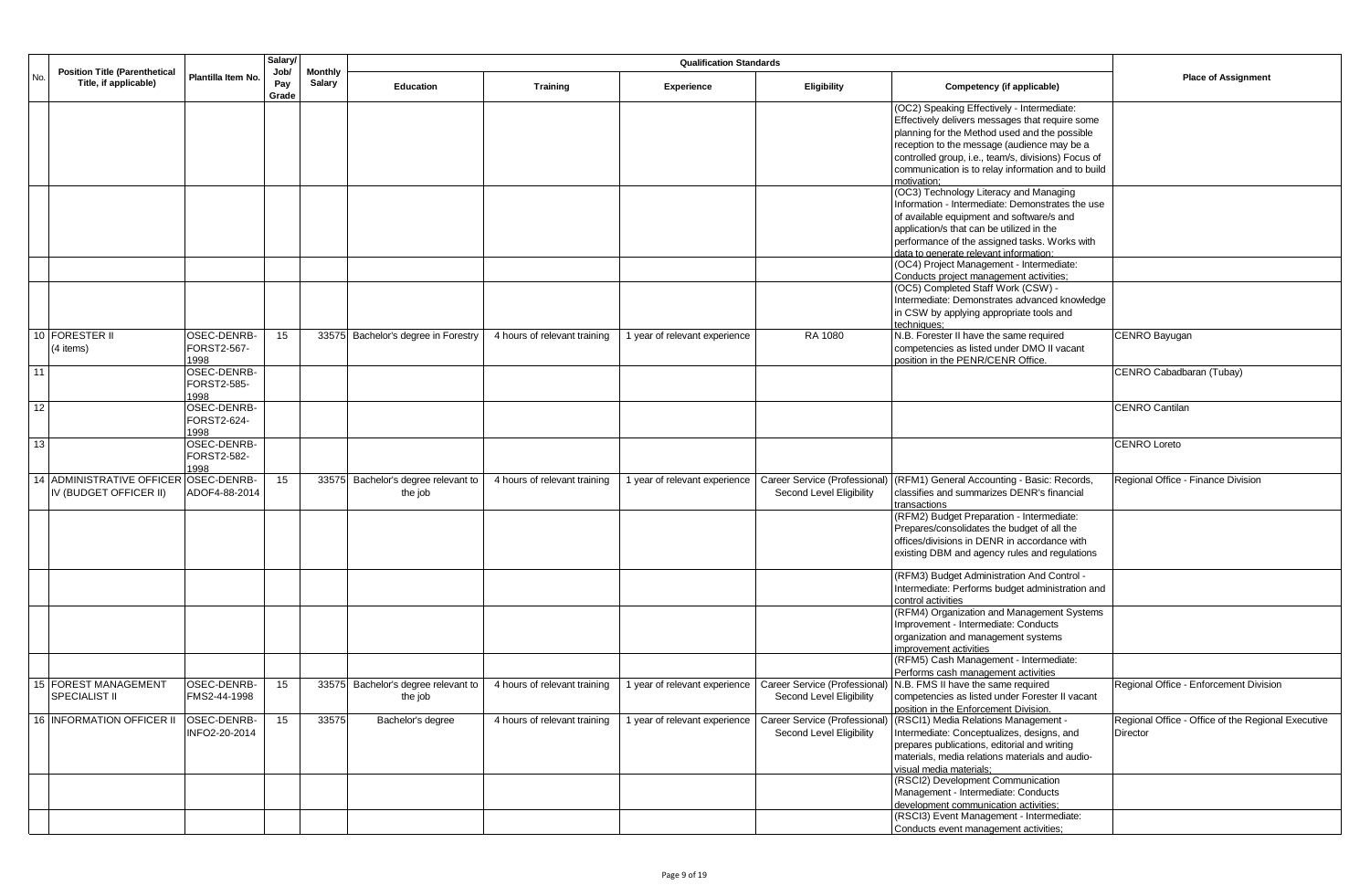|     | <b>Position Title (Parenthetical</b> |                    | Salary/<br>Job/ | <b>Monthly</b> |                  |                 |            |             |                                                                                                                                                                                                                                                                                                                     |                            |
|-----|--------------------------------------|--------------------|-----------------|----------------|------------------|-----------------|------------|-------------|---------------------------------------------------------------------------------------------------------------------------------------------------------------------------------------------------------------------------------------------------------------------------------------------------------------------|----------------------------|
| No. | Title, if applicable)                | Plantilla Item No. | Pay<br>Grade    | Salary         | <b>Education</b> | <b>Training</b> | Experience | Eligibility | Competency (if applicable)                                                                                                                                                                                                                                                                                          | <b>Place of Assignment</b> |
|     |                                      |                    |                 |                |                  |                 |            |             | (RSCI4) Visual Communication (Graphic Design<br>and Layout) - Intermediate: Undertakes more<br>visual communication works;                                                                                                                                                                                          |                            |
|     |                                      |                    |                 |                |                  |                 |            |             | (RSCI5) Video Production Managing -<br>Intermediate: Undertakes more complex video<br>production works and covers big and VIP events;                                                                                                                                                                               |                            |
|     |                                      |                    |                 |                |                  |                 |            |             | (RSCI6) Photojournalism - Intermediate:<br>Undertakes more complex photography works and<br>covers big and VIP events;                                                                                                                                                                                              |                            |
|     |                                      |                    |                 |                |                  |                 |            |             | (RSCI7) Library Management - Intermediate:<br>Implements library management activities and<br>programs:                                                                                                                                                                                                             |                            |
|     |                                      |                    |                 |                |                  |                 |            |             | (CC1) Discipline - Advanced: Serves as a good<br>role model on DENR values and ethics to<br>staff/peers;                                                                                                                                                                                                            |                            |
|     |                                      |                    |                 |                |                  |                 |            |             | (CC2) Excellence - Advanced: Anticipates,<br>identifies and manages stakeholders'<br>standards and requirements<br>towards excellent customer service through<br>improving sense of responsibility and competence;                                                                                                  |                            |
|     |                                      |                    |                 |                |                  |                 |            |             | (CC3) Nobility - Advanced: Influences others to<br>observe virtue, goodness, honor, justness and<br>decency in all situations;                                                                                                                                                                                      |                            |
|     |                                      |                    |                 |                |                  |                 |            |             | (CC4) Responsibility - Advanced: Leads in the<br>observance of the principle of transparency and<br>accountability in the workplace;                                                                                                                                                                                |                            |
|     |                                      |                    |                 |                |                  |                 |            |             | (CC5) Caring for the Environment and Natural<br>Resources - Advanced: Serves as a good role<br>model in conserving and preserving the<br>environment to peers and staffs;                                                                                                                                           |                            |
|     |                                      |                    |                 |                |                  |                 |            |             | (OC1) Writing Effectively - Advanced: Produces<br>written work from scratch with some guidance<br>while complying to agreed or prescribed standards<br>of communicating within the bureaucracy;                                                                                                                     |                            |
|     |                                      |                    |                 |                |                  |                 |            |             | (OC2) Speaking Effectively - Advanced:<br>Effectively delivers messages that require careful<br>planning for the method used and the possible<br>impact of the message (audience may be a large<br>group, i.e., office, organization) Focus of<br>communication is to relay information and to build<br>motivation: |                            |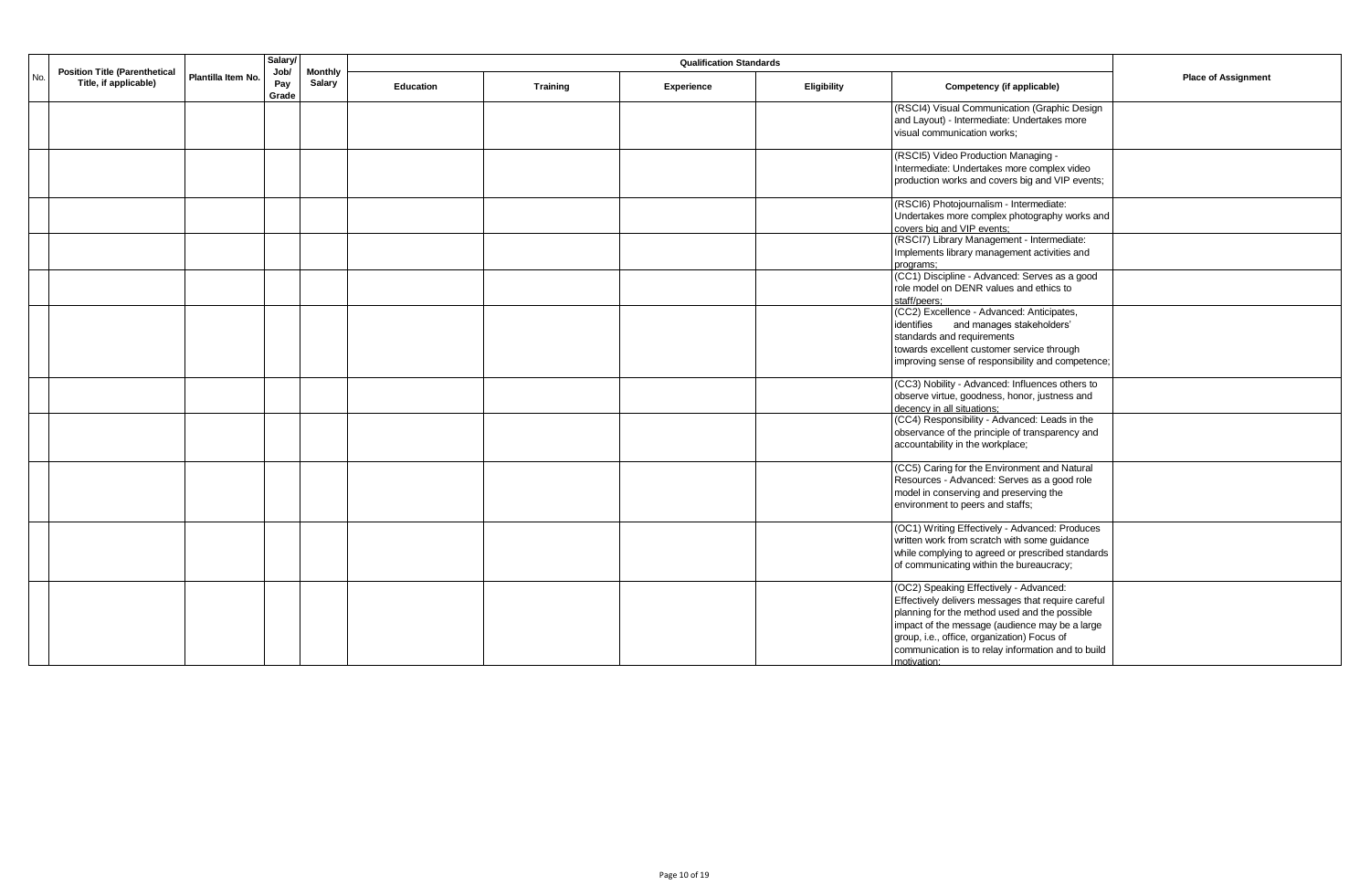|                 |                                                               |                             | Salary/              |               | <b>Qualification Standards</b><br><b>Monthly</b>                                                   |                                                                                                                           |               |                                                           |                                                                                                                                                                                                                                                                                         |                                    |
|-----------------|---------------------------------------------------------------|-----------------------------|----------------------|---------------|----------------------------------------------------------------------------------------------------|---------------------------------------------------------------------------------------------------------------------------|---------------|-----------------------------------------------------------|-----------------------------------------------------------------------------------------------------------------------------------------------------------------------------------------------------------------------------------------------------------------------------------------|------------------------------------|
| No.             | <b>Position Title (Parenthetical</b><br>Title, if applicable) | Plantilla Item No.          | Job/<br>Pay<br>Grade | <b>Salary</b> | Education                                                                                          | Training                                                                                                                  | Experience    | <b>Eligibility</b>                                        | Competency (if applicable)                                                                                                                                                                                                                                                              | <b>Place of Assignment</b>         |
|                 |                                                               |                             |                      |               |                                                                                                    |                                                                                                                           |               |                                                           | (OC3) Technology Literacy and Managing<br>Information - Advanced: Analyzes<br>appropriateness of office software and equipment<br>in the performance of assigned tasks.<br>Develops information assets to achieve<br>organizational goals;                                              |                                    |
|                 |                                                               |                             |                      |               |                                                                                                    |                                                                                                                           |               |                                                           | (OC4) Project Management - Advanced: Leads in<br>project management activities;                                                                                                                                                                                                         |                                    |
|                 |                                                               |                             |                      |               |                                                                                                    |                                                                                                                           |               |                                                           | (OC5) Completed Staff Work (CSW) - Advanced:<br>Leads the practice of CSW in his/her office/unit;                                                                                                                                                                                       |                                    |
|                 | 17 ACCOUNTANT I                                               | OSEC-DENRB-<br>A1-37-1998   | 12                   | 26052         | Bachelor's degree in<br>Commerce/Business<br>Administration major in<br>Accounting                 | None required                                                                                                             | None required | RA 1080                                                   | N.B. Accountant I have the same required<br>competencies as listed under Accountant II vacant<br>position in the Finance Division.                                                                                                                                                      | Regional Office - Finance Division |
| $\overline{18}$ | <b>LEGAL ASSISTANT II</b><br>(2 items)                        | OSEC-DENRB-<br>LEA2-15-2014 | 12                   | 26052         | BS Legal Management, AB<br>Paralegal Studies, Law,<br>Political Science or other allied<br>courses | 4 hours of training relevant to<br>legal work, such as legal<br>ethics, legal research and<br>writing, or legal procedure | None required | Career Service (Professional)<br>Second Level Eligibility | (RS1) Legal Note Taking - Intermediate: Assists in Regional Office - Legal Division<br>the conduct of legal proceedings                                                                                                                                                                 |                                    |
| 19              |                                                               | OSEC-DENRB-<br>LEA2-16-2014 | 12                   |               |                                                                                                    |                                                                                                                           |               |                                                           | (RS2) Legal Records Management - Intermediate: Regional Office - Legal Division<br>Implements records management activities                                                                                                                                                             |                                    |
|                 |                                                               |                             |                      |               |                                                                                                    |                                                                                                                           |               |                                                           | (RS3) Computerized Records Management -<br>Intermediate: Implements computerized records<br>management activities<br>(RS4) Clerical/Secretarial/Executive Assistance                                                                                                                    |                                    |
|                 |                                                               |                             |                      |               |                                                                                                    |                                                                                                                           |               |                                                           | Skills - Intermediate: Implements complete staff<br>work                                                                                                                                                                                                                                |                                    |
|                 |                                                               |                             |                      |               |                                                                                                    |                                                                                                                           |               |                                                           | (CC1) Discipline - Basic: Practices ethical and<br>professional behaviors;                                                                                                                                                                                                              |                                    |
|                 |                                                               |                             |                      |               |                                                                                                    |                                                                                                                           |               |                                                           | (CC2) Excellence - Basic: Complies with DENR's<br>standards of service deliver                                                                                                                                                                                                          |                                    |
|                 |                                                               |                             |                      |               |                                                                                                    |                                                                                                                           |               |                                                           | (CC3) Nobility - Basic: Demonstrates virtue,<br>goodness, honor, justness and decency at all<br>times;                                                                                                                                                                                  |                                    |
|                 |                                                               |                             |                      |               |                                                                                                    |                                                                                                                           |               |                                                           | (CC4) Responsibility - Basic: Observes the<br>principle of transparency and accountability in the<br>workplace with supervision and guidance;                                                                                                                                           |                                    |
|                 |                                                               |                             |                      |               |                                                                                                    |                                                                                                                           |               |                                                           | (CC5) Caring for the Environment and Natural<br>Resources - Basic: Has knowledge of concepts<br>and application of preservation and conservation<br>of the environment;                                                                                                                 |                                    |
|                 |                                                               |                             |                      |               |                                                                                                    |                                                                                                                           |               |                                                           | (OC1) Writing Effectively - Basic: Refers to and/or<br>uses existing communication materials or<br>templates to produce own written work;                                                                                                                                               |                                    |
|                 |                                                               |                             |                      |               |                                                                                                    |                                                                                                                           |               |                                                           | (OC2) Speaking Effectively - Basic: Effectively<br>delivers messages that simply focus on data, facts<br>or information and requires minimal preparation or<br>can be supported by available communication<br>materials. Focus of communication is to relay<br>information and/or data; |                                    |
|                 |                                                               |                             |                      |               |                                                                                                    |                                                                                                                           |               |                                                           | (OC3) Technology Literacy and Managing<br>Information - Basic: Applies basic technology<br>(office software and equipment) in the<br>performance of the assigned tasks.<br>Collects, organizes and maintains data:                                                                      |                                    |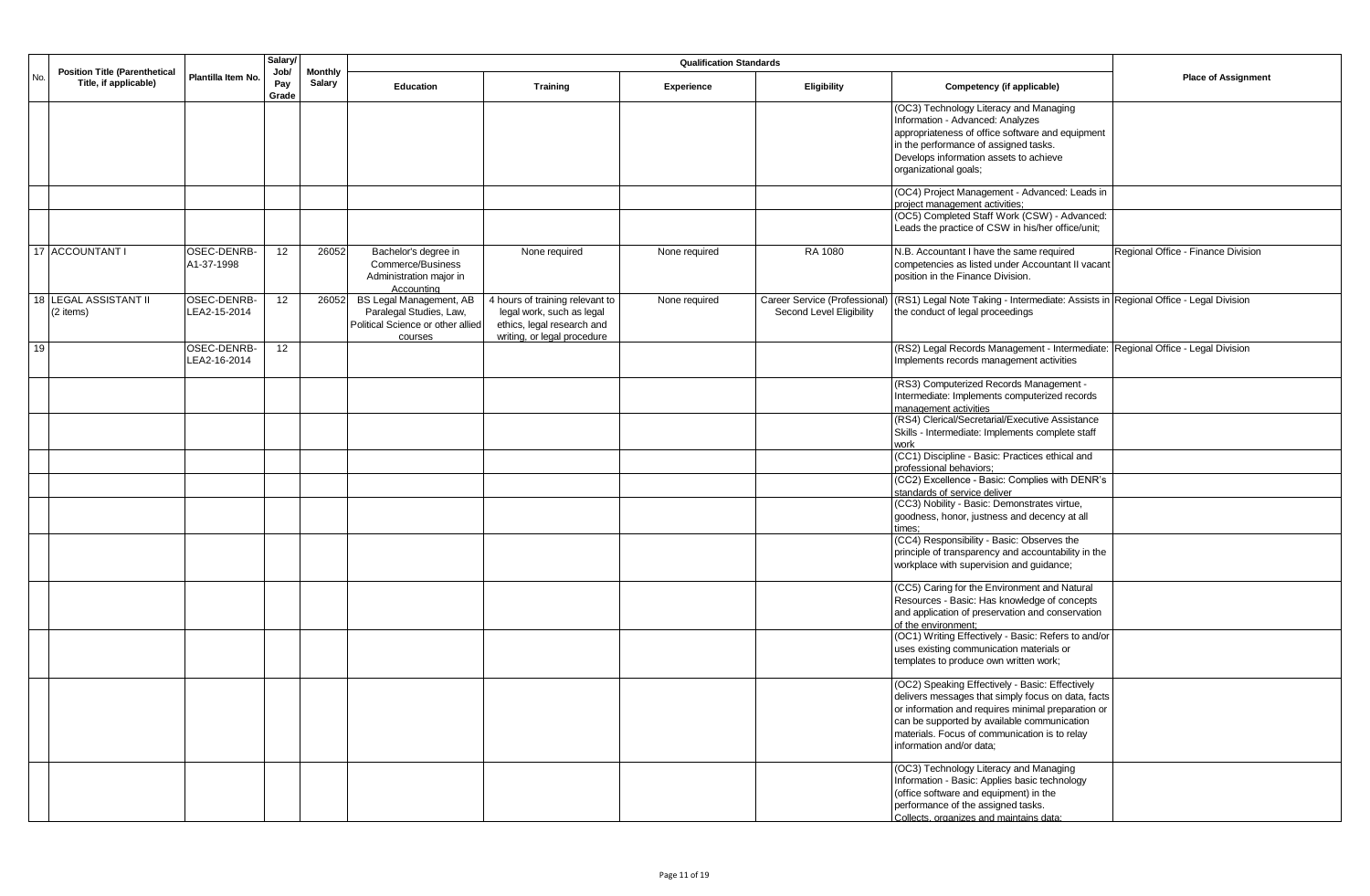|     |                                                               |                                    | Salary               |                                 | <b>Qualification Standards</b>           |                 |               |                                                           |                                                                                                                                                                                                                                                                                         |                            |
|-----|---------------------------------------------------------------|------------------------------------|----------------------|---------------------------------|------------------------------------------|-----------------|---------------|-----------------------------------------------------------|-----------------------------------------------------------------------------------------------------------------------------------------------------------------------------------------------------------------------------------------------------------------------------------------|----------------------------|
| No. | <b>Position Title (Parenthetical</b><br>Title, if applicable) | Plantilla Item No.                 | Job/<br>Pay<br>Grade | <b>Monthly</b><br><b>Salary</b> | Education                                | <b>Training</b> | Experience    | Eligibility                                               | Competency (if applicable)                                                                                                                                                                                                                                                              | <b>Place of Assignment</b> |
|     |                                                               |                                    |                      |                                 |                                          |                 |               |                                                           | (OC5) Completed Staff Work (CSW) - Basic:<br>Practices basic knowledge of CSW to generate<br>complete, accurate, relevant and timely output                                                                                                                                             |                            |
|     | 20 LAND MANAGEMENT<br>OFFICER I                               | OSEC-DENRB-<br>LAMO1-83-1998       | 11                   | 23877                           | Bachelor's degree relevant to<br>the job | None required   | None required | Second Level Eligibility                                  | Career Service (Professional) N.B. LMO I have the same required competencies CENRO Lianga<br>as listed under DMO II vacant position in the<br>PENR/CENR Office.                                                                                                                         |                            |
|     | 21 SPECIAL INVESTIGATOR                                       | OSEC-DENRB-<br>SPI1-86-2014        | 11                   | 23877                           | Bachelor's degree relevant to<br>the job | None required   | None required | Career Service (Professional)<br>Second Level Eligibility | N.B. Special Investigator I have the same required CENRO Cabadbaran (Tubay)<br>competencies as listed under DMO II vacant<br>position in the PENR/CENR Office.                                                                                                                          |                            |
|     | 22 ECOSYSTEMS<br><b>MANAGEMENT</b><br>SPECIALIST I            | OSEC-DENRB-<br>ECOMS1-243-<br>2014 | 11                   | 23877                           | Bachelor's degree relevant to<br>the job | None required   | None required | Career Service (Professional)<br>Second Level Eligibility | N.B. EMS I have the same required competencies CENRO Bunawan<br>as listed under DMO II vacant position in the<br>PENR/CENR Office.                                                                                                                                                      |                            |
|     | 23 FORESTER I<br>(2 items)                                    | OSEC-DENRB-<br>FORST1-795-<br>1998 | 11                   |                                 | 23877 Bachelor's degree in Forestry      | None required   | None required | RA 1080                                                   | N.B. Forester I have the same required<br>competencies as listed under DMO II vacant<br>position in the PENR/CENR Office.                                                                                                                                                               | <b>CENRO Loreto</b>        |
| 24  |                                                               | OSEC-DENRB-<br>FORST1-833-<br>1998 |                      |                                 |                                          |                 |               |                                                           |                                                                                                                                                                                                                                                                                         | CENRO Bunawan              |
|     | 25 CREDIT OFFICER I                                           | OSEC-DENRB-<br>CROF1-148-<br>2014  | 9                    | 19593                           | Bachelor's degree                        | None required   | None required | Career Service (Professional)<br>Second Level Eligibility | (PCFM1) General Accounting - Basic: Records,<br>classifies and summarizes DENR's financial<br>transactions:                                                                                                                                                                             | <b>CENRO Cantilan</b>      |
|     |                                                               |                                    |                      |                                 |                                          |                 |               |                                                           | (CC1) Discipline - Basic: Practices ethical and<br>professional behaviors;                                                                                                                                                                                                              |                            |
|     |                                                               |                                    |                      |                                 |                                          |                 |               |                                                           | (CC2) Excellence - Basic: Complies with DENR's<br>standards of service deliver                                                                                                                                                                                                          |                            |
|     |                                                               |                                    |                      |                                 |                                          |                 |               |                                                           | (CC3) Nobility - Basic: Demonstrates virtue,<br>goodness, honor, justness and decency at all<br>times:                                                                                                                                                                                  |                            |
|     |                                                               |                                    |                      |                                 |                                          |                 |               |                                                           | (CC4) Responsibility - Basic: Observes the<br>principle of transparency and accountability in the<br>workplace with supervision and guidance;                                                                                                                                           |                            |
|     |                                                               |                                    |                      |                                 |                                          |                 |               |                                                           | (CC5) Caring for the Environment and Natural<br>Resources - Basic: Has knowledge of concepts<br>and application of preservation and conservation<br>of the environment:                                                                                                                 |                            |
|     |                                                               |                                    |                      |                                 |                                          |                 |               |                                                           | (OC1) Writing Effectively - Basic: Refers to and/or<br>uses existing communication materials or<br>templates to produce own written work;                                                                                                                                               |                            |
|     |                                                               |                                    |                      |                                 |                                          |                 |               |                                                           | (OC2) Speaking Effectively - Basic: Effectively<br>delivers messages that simply focus on data, facts<br>or information and requires minimal preparation or<br>can be supported by available communication<br>materials. Focus of communication is to relay<br>information and/or data; |                            |
|     |                                                               |                                    |                      |                                 |                                          |                 |               |                                                           | (OC3) Technology Literacy and Managing<br>Information - Basic: Applies basic technology<br>(office software and equipment) in the<br>performance of the assigned tasks.<br>Collects. organizes and maintains data:                                                                      |                            |
|     |                                                               |                                    |                      |                                 |                                          |                 |               |                                                           | (OC4) Project Management - Basic: Assists in<br>project management activities;                                                                                                                                                                                                          |                            |
|     |                                                               |                                    |                      |                                 |                                          |                 |               |                                                           | (OC5) Completed Staff Work (CSW) - Basic:<br>Practices basic knowledge of CSW to generate<br>complete, accurate, relevant and timely output                                                                                                                                             |                            |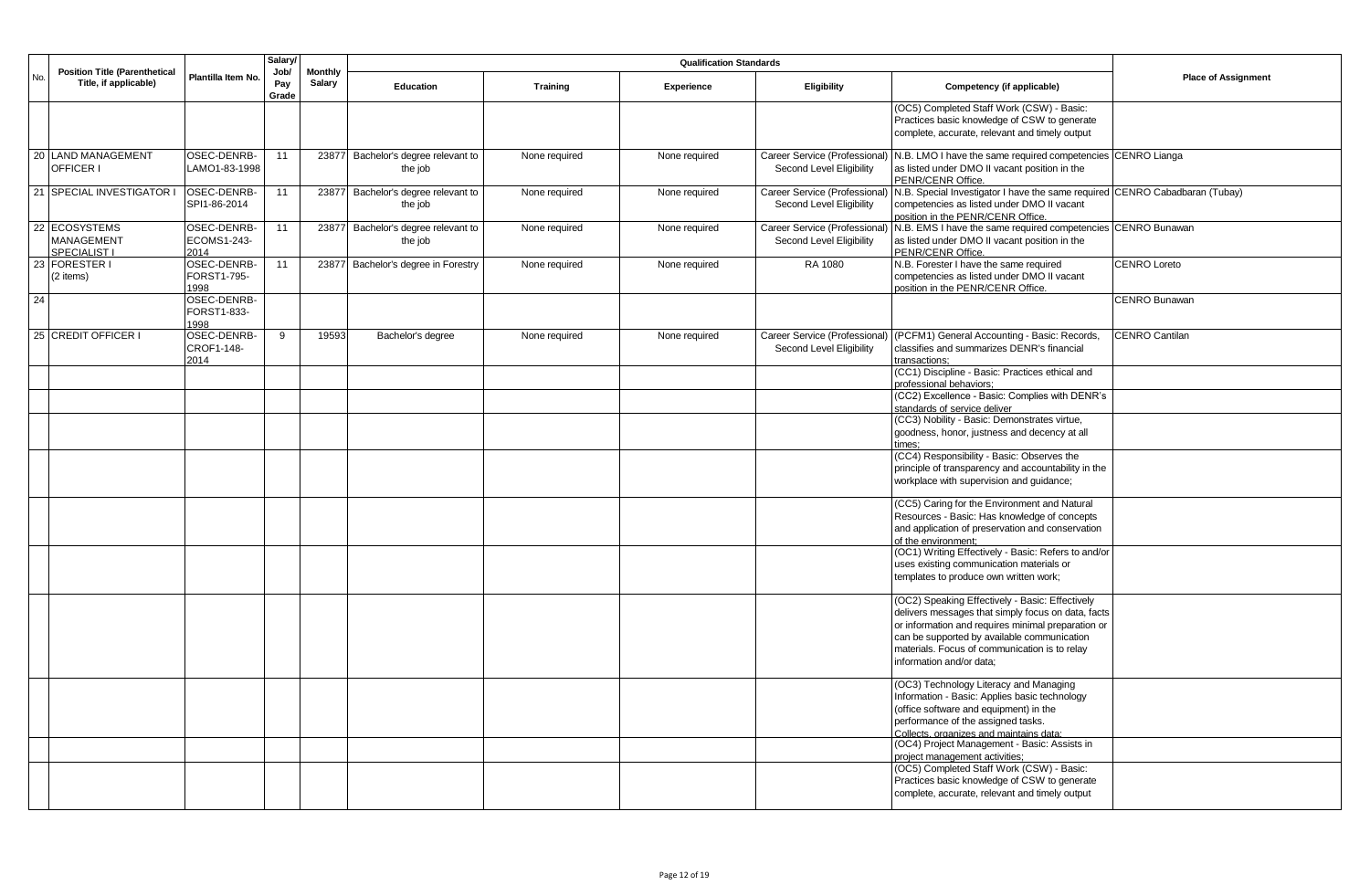|     |                                                               |                                   | Salary/      |       |                                               |                              |                                 |                                                                              |                                                                                                                                                                                                                                                                                         |                          |             |                            |                            |
|-----|---------------------------------------------------------------|-----------------------------------|--------------|-------|-----------------------------------------------|------------------------------|---------------------------------|------------------------------------------------------------------------------|-----------------------------------------------------------------------------------------------------------------------------------------------------------------------------------------------------------------------------------------------------------------------------------------|--------------------------|-------------|----------------------------|----------------------------|
| No. | <b>Position Title (Parenthetical</b><br>Title, if applicable) | Plantilla Item No.                | Pay<br>Grade |       | Job/                                          |                              | <b>Monthly</b><br><b>Salary</b> | Education                                                                    | <b>Training</b>                                                                                                                                                                                                                                                                         | Experience               | Eligibility | Competency (if applicable) | <b>Place of Assignment</b> |
| 26  | FOREST TECHNICIAN II<br>(3 items)                             | OSEC-DENRB-<br>FORT2-723-<br>2014 | 8            | 18251 | Completion of two years<br>studies in college | 4 hours of relevant training | 1 year of relevant experience   | <b>Career Service</b><br>(Subprofessional)<br><b>First Level Eligibility</b> | (PCO1) Concept and Application of Integrated<br>Ecosystems Management (IEM) - Basic: Assists<br>in the application of IEM and other related<br>approaches to Natural Resources Management<br>(NRM):                                                                                     | CENRO Cabadbaran (Tubay) |             |                            |                            |
| 27  |                                                               | OSEC-DENRB-<br>FORT2-741-<br>2014 |              |       |                                               |                              |                                 |                                                                              | (PCO2) Identification of Interventions and<br>Integrating Strategies Across Sectors (Forestry,<br>Coastal, Agriculture, Urban, Air Pace) and Zoning<br>for Strategic Management - Basic: Assists in the<br>identification of interventions and integrating<br>strategies across sectors | CENRO Loreto             |             |                            |                            |
| 28  |                                                               | OSEC-DENRB-<br>FORT2-773-<br>2014 |              |       |                                               |                              |                                 |                                                                              | (PCO3) Characterization of Ecosystems and Use<br>of Planning Tools and Procedures - Basic: Assists<br>in the characterization of ecosystems and use of<br>planning tools and procedures;                                                                                                | CENRO Lianga             |             |                            |                            |
|     |                                                               |                                   |              |       |                                               |                              |                                 |                                                                              | (PCO4) Resource Management and<br>Restoration/Rehabilitation of Degraded<br>Ecosystems - Basic: Assists in identifying and<br>implementing appropriate resource management<br>and restoration strategies of various ecosystems;                                                         |                          |             |                            |                            |
|     |                                                               |                                   |              |       |                                               |                              |                                 |                                                                              | (PCO5) Preparation of Natural Resources<br>Management (NRM)-Related Plans (FLUP,<br>CRMP, ISWMP, PAMP, IRBM, IWRM) - Basic:<br>Assists in the preparation of NRM- related plans<br>(FLUP, CRMP, ISWMP, PAMP, IRBM, IWRM)<br>and integration to LGU plans;                               |                          |             |                            |                            |
|     |                                                               |                                   |              |       |                                               |                              |                                 |                                                                              | (PCO6) Environment and Natural Resource<br>(ENR) Accounting - Basic: Assists in undertaking<br>ENR accounting activities;                                                                                                                                                               |                          |             |                            |                            |
|     |                                                               |                                   |              |       |                                               |                              |                                 |                                                                              | (PCO7) Strategies and Schemes for Financing<br>Environmental Projects - Basic: Assists in<br>planning, initiating and operationalizing strategies<br>and schemes for financing environmental projects;                                                                                  |                          |             |                            |                            |
|     |                                                               |                                   |              |       |                                               |                              |                                 |                                                                              | (PCO8) Results-Based Monitoring and Evaluation<br>System (RBME) and Environmental Audit for<br>Different ENRM Sites - Basic: Assists in RBME<br>and Environmental Audit of activities for different<br>ENRM sites;                                                                      |                          |             |                            |                            |
|     |                                                               |                                   |              |       |                                               |                              |                                 |                                                                              | (PCO9) Environmental Governance - Basic:<br>Assists in environmental governance activities<br>that include transparency, accountability,<br>participation, collaboration and functionality;                                                                                             |                          |             |                            |                            |
|     |                                                               |                                   |              |       |                                               |                              |                                 |                                                                              | (PCO10) Climate Change and Environmental<br>Management - Basic: Assists in applying<br>mitigating measures and adaptive solutions to<br>climate change;                                                                                                                                 |                          |             |                            |                            |
|     |                                                               |                                   |              |       |                                               |                              |                                 |                                                                              | (PCO12) Social Negotiation - Basic: Assists in<br>social negotiation activities;                                                                                                                                                                                                        |                          |             |                            |                            |
|     |                                                               |                                   |              |       |                                               |                              |                                 |                                                                              | (CC1) Discipline - Basic: Practices ethical and<br>professional behaviors;                                                                                                                                                                                                              |                          |             |                            |                            |
|     |                                                               |                                   |              |       |                                               |                              |                                 |                                                                              | (CC2) Excellence - Basic: Complies with DENR's<br>standards of service deliver                                                                                                                                                                                                          |                          |             |                            |                            |
|     |                                                               |                                   |              |       |                                               |                              |                                 |                                                                              | (CC3) Nobility - Basic: Demonstrates virtue,<br>goodness, honor, justness and decency at all<br>times;                                                                                                                                                                                  |                          |             |                            |                            |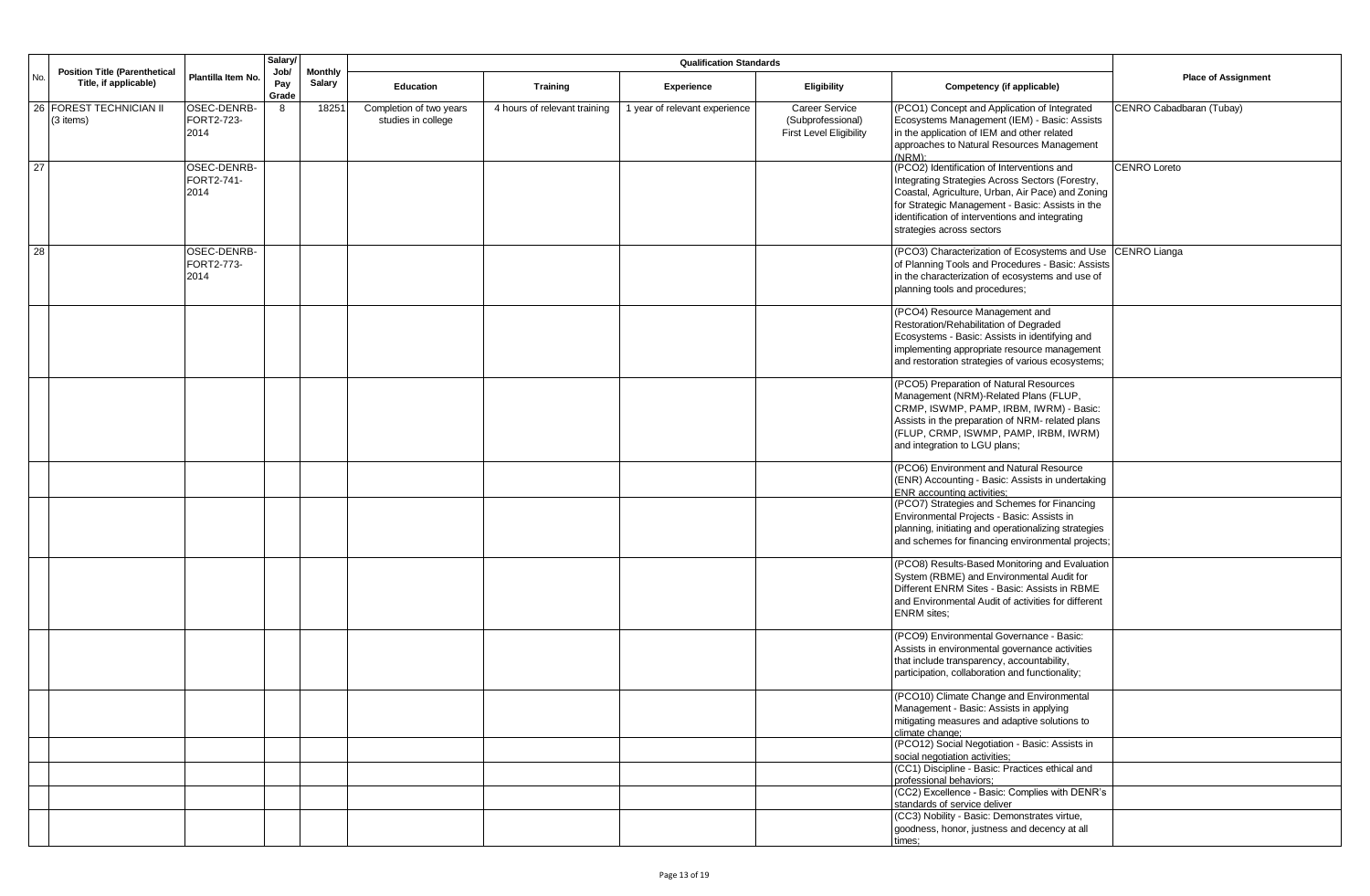|     |                                                               |                              |                      | <b>Salary</b>                   |                                                                                                                   |                              |                               |                                                                                                     |                                                                                                                                                                                                                                                                                         |                            |
|-----|---------------------------------------------------------------|------------------------------|----------------------|---------------------------------|-------------------------------------------------------------------------------------------------------------------|------------------------------|-------------------------------|-----------------------------------------------------------------------------------------------------|-----------------------------------------------------------------------------------------------------------------------------------------------------------------------------------------------------------------------------------------------------------------------------------------|----------------------------|
| No. | <b>Position Title (Parenthetical</b><br>Title, if applicable) | Plantilla Item No.           | Job/<br>Pay<br>Grade | <b>Monthly</b><br><b>Salary</b> | <b>Education</b>                                                                                                  | <b>Training</b>              | Experience                    | Eligibility                                                                                         | Competency (if applicable)                                                                                                                                                                                                                                                              | <b>Place of Assignment</b> |
|     |                                                               |                              |                      |                                 |                                                                                                                   |                              |                               |                                                                                                     | (CC4) Responsibility - Basic: Observes the<br>principle of transparency and accountability in the<br>workplace with supervision and quidance;                                                                                                                                           |                            |
|     |                                                               |                              |                      |                                 |                                                                                                                   |                              |                               |                                                                                                     | (CC5) Caring for the Environment and Natural<br>Resources - Basic: Has knowledge of concepts<br>and application of preservation and conservation<br>of the environment;<br>(OC1) Writing Effectively - Basic: Refers to and/or<br>uses existing communication materials or              |                            |
|     |                                                               |                              |                      |                                 |                                                                                                                   |                              |                               |                                                                                                     | templates to produce own written work;                                                                                                                                                                                                                                                  |                            |
|     |                                                               |                              |                      |                                 |                                                                                                                   |                              |                               |                                                                                                     | (OC2) Speaking Effectively - Basic: Effectively<br>delivers messages that simply focus on data, facts<br>or information and requires minimal preparation or<br>can be supported by available communication<br>materials. Focus of communication is to relay<br>information and/or data; |                            |
|     |                                                               |                              |                      |                                 |                                                                                                                   |                              |                               |                                                                                                     | (OC3) Technology Literacy and Managing<br>Information - Basic: Applies basic technology<br>(office software and equipment) in the<br>performance of the assigned tasks.<br>Collects, organizes and maintains data;                                                                      |                            |
|     |                                                               |                              |                      |                                 |                                                                                                                   |                              |                               |                                                                                                     | (OC4) Project Management - Basic: Assists in<br>project management activities;                                                                                                                                                                                                          |                            |
|     |                                                               |                              |                      |                                 |                                                                                                                   |                              |                               |                                                                                                     | (OC5) Completed Staff Work (CSW) - Basic:<br>Practices basic knowledge of CSW to generate<br>complete, accurate, relevant and timely output                                                                                                                                             |                            |
|     | 29 CARTOGRAPHER II                                            | OSEC-DENRB-<br>CGR2-142-1998 | 8                    | 18251                           | Completion of two years<br>studies in college or High<br>School Graduate with relevant<br>vocational/trade course | 4 hours of relevant training | 1 year of relevant experience | Cartographer (MC 10, s.<br>2013, as amended - Cat. II)/<br><b>Career Service</b><br>Subprofessional | (PCO1) Concept and Application of Integrated<br>Ecosystems Management (IEM) - Basic: Assists<br>in the application of IEM and other related<br>approaches to Natural Resources Management<br>$(NRM)$ :                                                                                  | <b>CENRO Nasipit</b>       |
|     |                                                               |                              |                      |                                 |                                                                                                                   |                              |                               |                                                                                                     | (PCO4) Resource Management and<br>Restoration/Rehabilitation of Degraded<br>Ecosystems - Basic: Assists in identifying and<br>implementing appropriate resource management<br>and restoration strategies of various ecosystems;                                                         |                            |
|     |                                                               |                              |                      |                                 |                                                                                                                   |                              |                               |                                                                                                     | (PCO5) Preparation of Natural Resources<br>Management (NRM)-Related Plans (FLUP,<br>CRMP, ISWMP, PAMP, IRBM, IWRM) - Basic:<br>Assists in the preparation of NRM- related plans<br>(FLUP, CRMP, ISWMP, PAMP, IRBM, IWRM)<br>and integration to LGU plans;                               |                            |
|     |                                                               |                              |                      |                                 |                                                                                                                   |                              |                               |                                                                                                     | (PCO9) Environmental Governance - Basic:<br>Assists in environmental governance activities<br>that include transparency, accountability,<br>participation, collaboration and functionality;                                                                                             |                            |
|     |                                                               |                              |                      |                                 |                                                                                                                   |                              |                               |                                                                                                     | (PCO10) Climate Change and Environmental<br>Management - Basic: Assists in applying<br>mitigating measures and adaptive solutions to<br>climate change;                                                                                                                                 |                            |
|     |                                                               |                              |                      |                                 |                                                                                                                   |                              |                               |                                                                                                     | (PCO14) Land Disposition and Management -<br>Basic: Assist in the disposition of A&D lands and<br>management of other government lands;                                                                                                                                                 |                            |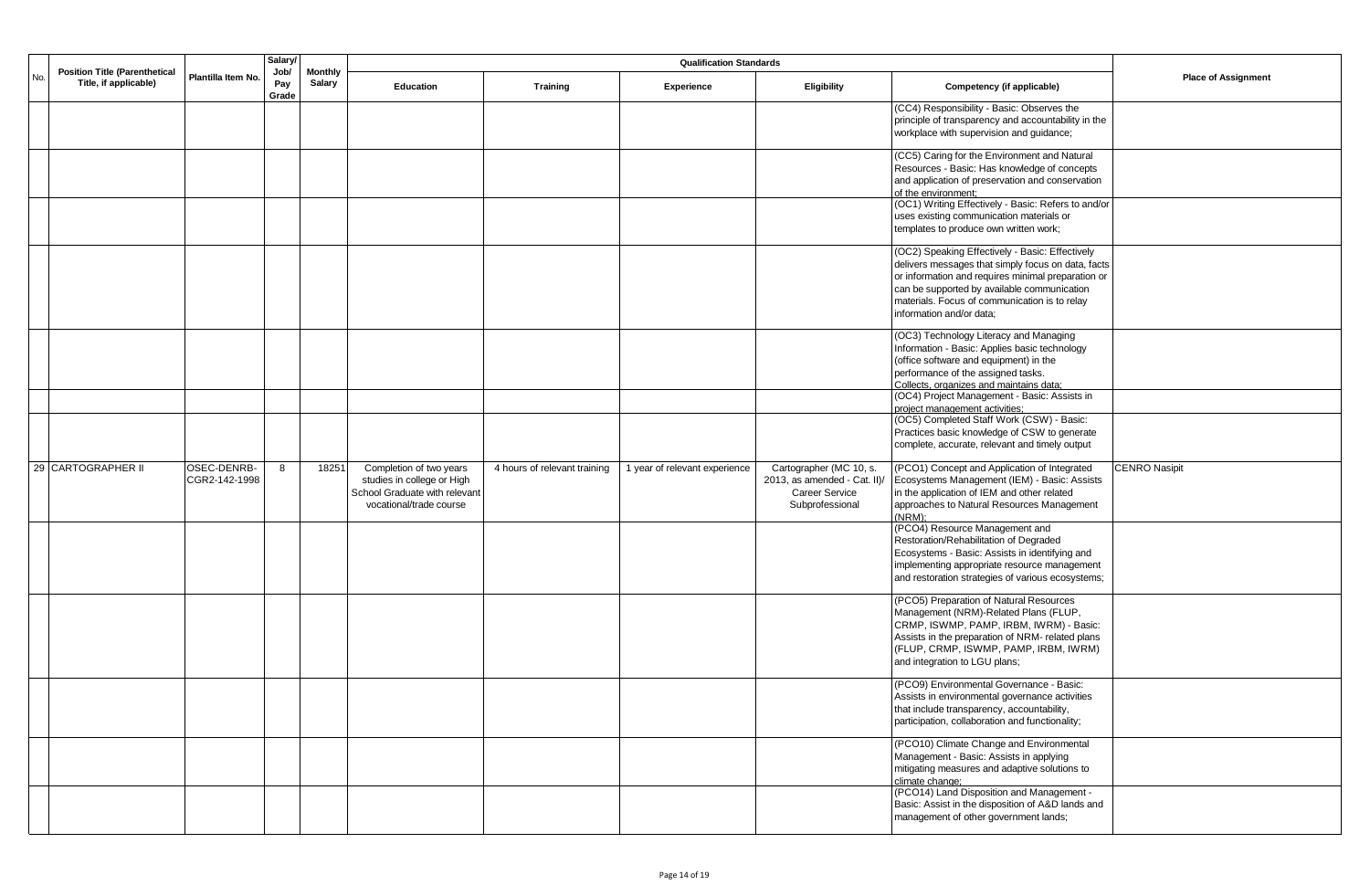|     |                                                               |                              | Salary               |                                 |                                               |               |               |                                            |                                                                                                 |                            |
|-----|---------------------------------------------------------------|------------------------------|----------------------|---------------------------------|-----------------------------------------------|---------------|---------------|--------------------------------------------|-------------------------------------------------------------------------------------------------|----------------------------|
| No. | <b>Position Title (Parenthetical</b><br>Title, if applicable) | Plantilla Item No.           | Job/<br>Pay<br>Grade | <b>Monthly</b><br><b>Salary</b> | Education                                     | Training      | Experience    | Eligibility                                | Competency (if applicable)                                                                      | <b>Place of Assignment</b> |
|     |                                                               |                              |                      |                                 |                                               |               |               |                                            | (PCO15) Forest, Water and Wildlife Resources                                                    |                            |
|     |                                                               |                              |                      |                                 |                                               |               |               |                                            | Regulation - Basic: Assists in the forest, water and                                            |                            |
|     |                                                               |                              |                      |                                 |                                               |               |               |                                            | wildlife resource utilization and regulation<br>activities;                                     |                            |
|     |                                                               |                              |                      |                                 |                                               |               |               |                                            | (PCO16) Tenure and Rights Assessment - Basic:                                                   |                            |
|     |                                                               |                              |                      |                                 |                                               |               |               |                                            | Assists in the evaluation on the effectiveness of                                               |                            |
|     |                                                               |                              |                      |                                 |                                               |               |               |                                            | tenure holders based on organizational,                                                         |                            |
|     |                                                               |                              |                      |                                 |                                               |               |               |                                            | stewardship, protection and management<br>capabilities:                                         |                            |
|     |                                                               |                              |                      |                                 |                                               |               |               |                                            | (PCO17) Tenurial Instruments and Permits for                                                    |                            |
|     |                                                               |                              |                      |                                 |                                               |               |               |                                            | Improved Resource Management - Basic: Assist                                                    |                            |
|     |                                                               |                              |                      |                                 |                                               |               |               |                                            | in the preparation of tenurial instruments and                                                  |                            |
|     |                                                               |                              |                      |                                 |                                               |               |               |                                            | permits for improved resource management                                                        |                            |
|     |                                                               |                              |                      |                                 |                                               |               |               |                                            | (CC1) Discipline - Basic: Practices ethical and                                                 |                            |
|     |                                                               |                              |                      |                                 |                                               |               |               |                                            | professional behaviors:                                                                         |                            |
|     |                                                               |                              |                      |                                 |                                               |               |               |                                            | (CC2) Excellence - Basic: Complies with DENR's                                                  |                            |
|     |                                                               |                              |                      |                                 |                                               |               |               |                                            | standards of service deliver<br>(CC3) Nobility - Basic: Demonstrates virtue,                    |                            |
|     |                                                               |                              |                      |                                 |                                               |               |               |                                            | goodness, honor, justness and decency at all                                                    |                            |
|     |                                                               |                              |                      |                                 |                                               |               |               |                                            | times:                                                                                          |                            |
|     |                                                               |                              |                      |                                 |                                               |               |               |                                            | (CC4) Responsibility - Basic: Observes the                                                      |                            |
|     |                                                               |                              |                      |                                 |                                               |               |               |                                            | principle of transparency and accountability in the<br>workplace with supervision and guidance; |                            |
|     |                                                               |                              |                      |                                 |                                               |               |               |                                            |                                                                                                 |                            |
|     |                                                               |                              |                      |                                 |                                               |               |               |                                            | (CC5) Caring for the Environment and Natural                                                    |                            |
|     |                                                               |                              |                      |                                 |                                               |               |               |                                            | Resources - Basic: Has knowledge of concepts                                                    |                            |
|     |                                                               |                              |                      |                                 |                                               |               |               |                                            | and application of preservation and conservation<br>of the environment;                         |                            |
|     |                                                               |                              |                      |                                 |                                               |               |               |                                            | (OC1) Writing Effectively - Basic: Refers to and/or                                             |                            |
|     |                                                               |                              |                      |                                 |                                               |               |               |                                            | uses existing communication materials or                                                        |                            |
|     |                                                               |                              |                      |                                 |                                               |               |               |                                            | templates to produce own written work;                                                          |                            |
|     |                                                               |                              |                      |                                 |                                               |               |               |                                            | (OC2) Speaking Effectively - Basic: Effectively                                                 |                            |
|     |                                                               |                              |                      |                                 |                                               |               |               |                                            | delivers messages that simply focus on data, facts                                              |                            |
|     |                                                               |                              |                      |                                 |                                               |               |               |                                            | or information and requires minimal preparation or                                              |                            |
|     |                                                               |                              |                      |                                 |                                               |               |               |                                            | can be supported by available communication                                                     |                            |
|     |                                                               |                              |                      |                                 |                                               |               |               |                                            | materials. Focus of communication is to relay<br>information and/or data;                       |                            |
|     |                                                               |                              |                      |                                 |                                               |               |               |                                            |                                                                                                 |                            |
|     |                                                               |                              |                      |                                 |                                               |               |               |                                            | (OC3) Technology Literacy and Managing                                                          |                            |
|     |                                                               |                              |                      |                                 |                                               |               |               |                                            | Information - Basic: Applies basic technology<br>(office software and equipment) in the         |                            |
|     |                                                               |                              |                      |                                 |                                               |               |               |                                            | performance of the assigned tasks.                                                              |                            |
|     |                                                               |                              |                      |                                 |                                               |               |               |                                            | Collects, organizes and maintains data:                                                         |                            |
|     |                                                               |                              |                      |                                 |                                               |               |               |                                            | (OC4) Project Management - Basic: Assists in                                                    |                            |
|     |                                                               |                              |                      |                                 |                                               |               |               |                                            | project management activities;<br>(OC5) Completed Staff Work (CSW) - Basic:                     |                            |
|     |                                                               |                              |                      |                                 |                                               |               |               |                                            | Practices basic knowledge of CSW to generate                                                    |                            |
|     |                                                               |                              |                      |                                 |                                               |               |               |                                            | complete, accurate, relevant and timely output                                                  |                            |
|     |                                                               |                              |                      |                                 |                                               |               |               |                                            |                                                                                                 |                            |
|     | 30 ADMINISTRATIVE AIDE VI<br>(CLERK III)                      | OSEC-DENRB-<br>ADA6-664-2014 | 6                    | 16200                           | Completion of two years<br>studies in college | None required | None required | <b>Career Service</b><br>(Subprofessional) | (PCAS4) Clerical/Secretarial/Executive<br>Assistance Skills - Basic: Assists in discharging     | CENRO Bayugan              |
|     |                                                               |                              |                      |                                 |                                               |               |               | <b>First Level Eligibility</b>             | complete staff work;                                                                            |                            |
| 31  |                                                               | OSEC-DENRB-                  |                      |                                 |                                               |               |               |                                            | (CC1) Discipline - Basic: Practices ethical and                                                 | CENRO Lianga               |
|     |                                                               | ADA6-679-2014                |                      |                                 |                                               |               |               |                                            | professional behaviors:                                                                         |                            |
|     |                                                               |                              |                      |                                 |                                               |               |               |                                            | (CC2) Excellence - Basic: Complies with DENR's                                                  |                            |
|     |                                                               |                              |                      |                                 |                                               |               |               |                                            | standards of service deliver                                                                    |                            |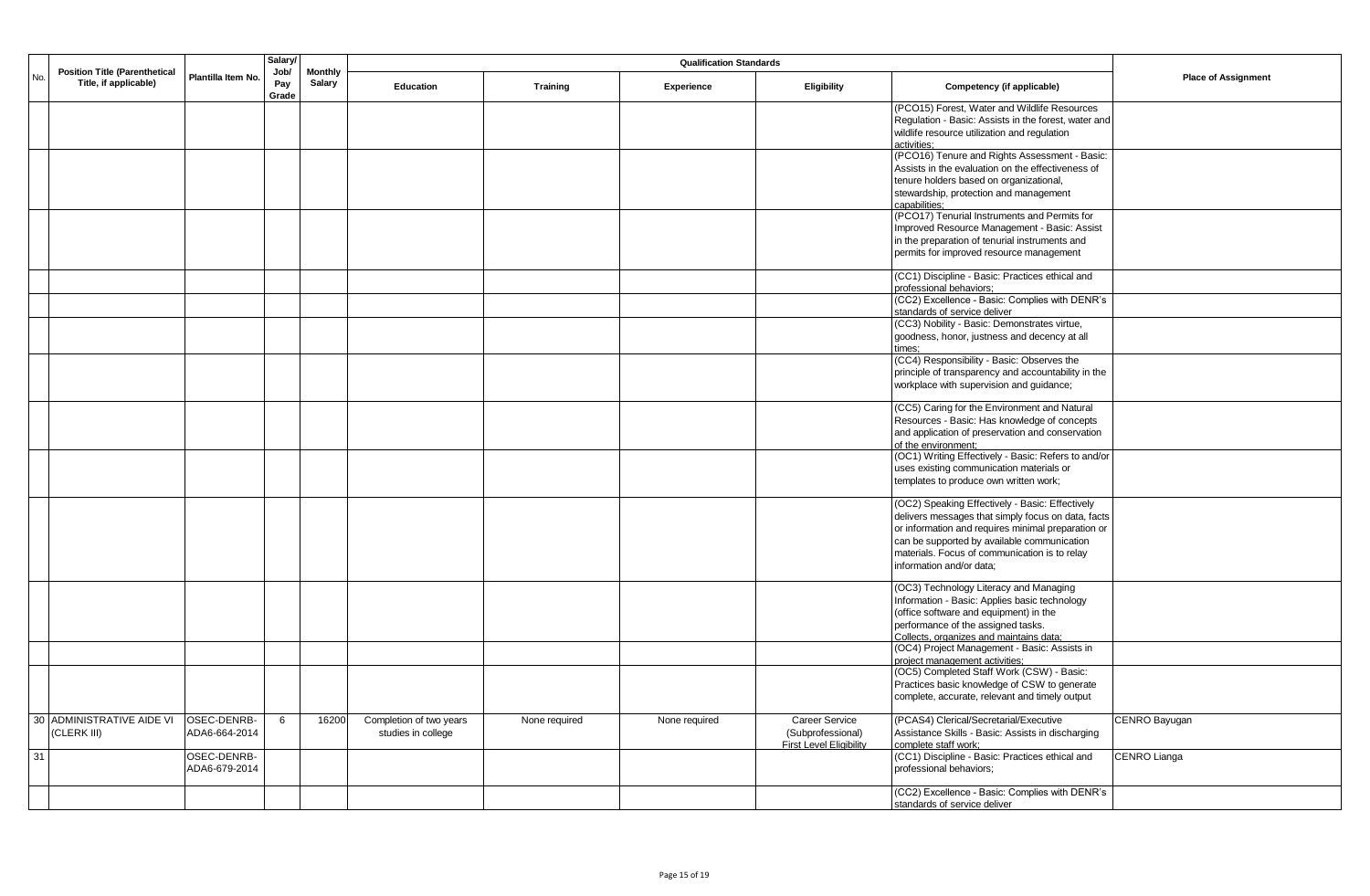|     |                                                               |                                    | <b>Salary</b>        |                          |                                               |                 |               |                                                                       |                                                                                                                                                                                                                                                                                         |                                                        |
|-----|---------------------------------------------------------------|------------------------------------|----------------------|--------------------------|-----------------------------------------------|-----------------|---------------|-----------------------------------------------------------------------|-----------------------------------------------------------------------------------------------------------------------------------------------------------------------------------------------------------------------------------------------------------------------------------------|--------------------------------------------------------|
| No. | <b>Position Title (Parenthetical</b><br>Title, if applicable) | Plantilla Item No.                 | Job/<br>Pay<br>Grade | <b>Monthly</b><br>Salary | Education                                     | <b>Training</b> | Experience    | <b>Eligibility</b>                                                    | Competency (if applicable)                                                                                                                                                                                                                                                              | <b>Place of Assignment</b>                             |
|     |                                                               |                                    |                      |                          |                                               |                 |               |                                                                       | (CC3) Nobility - Basic: Demonstrates virtue,<br>goodness, honor, justness and decency at all<br>imes:                                                                                                                                                                                   |                                                        |
|     |                                                               |                                    |                      |                          |                                               |                 |               |                                                                       | (CC4) Responsibility - Basic: Observes the<br>principle of transparency and accountability in the<br>workplace with supervision and guidance;                                                                                                                                           |                                                        |
|     |                                                               |                                    |                      |                          |                                               |                 |               |                                                                       | (CC5) Caring for the Environment and Natural<br>Resources - Basic: Has knowledge of concepts<br>and application of preservation and conservation<br>of the environment:                                                                                                                 |                                                        |
|     |                                                               |                                    |                      |                          |                                               |                 |               |                                                                       | (OC1) Writing Effectively - Basic: Refers to and/or<br>uses existing communication materials or<br>templates to produce own written work;                                                                                                                                               |                                                        |
|     |                                                               |                                    |                      |                          |                                               |                 |               |                                                                       | (OC2) Speaking Effectively - Basic: Effectively<br>delivers messages that simply focus on data, facts<br>or information and requires minimal preparation or<br>can be supported by available communication<br>materials. Focus of communication is to relay<br>information and/or data; |                                                        |
|     |                                                               |                                    |                      |                          |                                               |                 |               |                                                                       | (OC3) Technology Literacy and Managing<br>Information - Basic: Applies basic technology<br>(office software and equipment) in the<br>performance of the assigned tasks.<br>Collects, organizes and maintains data:                                                                      |                                                        |
|     |                                                               |                                    |                      |                          |                                               |                 |               |                                                                       | (OC4) Project Management - Basic: Assists in<br>project management activities;                                                                                                                                                                                                          |                                                        |
|     |                                                               |                                    |                      |                          |                                               |                 |               |                                                                       | (OC5) Completed Staff Work (CSW) - Basic:<br>Practices basic knowledge of CSW to generate<br>complete, accurate, relevant and timely output                                                                                                                                             |                                                        |
|     | 32 FOREST TECHNICIAN<br>(8 items)                             | OSEC-DENRB-<br>FORT1-1083-<br>2014 | 6                    | 16200                    | Completion of two years<br>studies in college | None required   | None required | Career Service<br>(Subprofessional)<br><b>First Level Eligibility</b> | N.B. Forest Technician I have the same required<br>competencies as listed under Forest Technician II<br>vacant position in the PENR/CENR Office                                                                                                                                         | <b>CENRO Nasipit</b>                                   |
| 33  |                                                               | OSEC-DENRB-<br>FORT1-1147-<br>2014 |                      |                          |                                               |                 |               |                                                                       |                                                                                                                                                                                                                                                                                         | CENRO Cantilan                                         |
| 34  |                                                               | OSEC-DENRB-<br>FORT1-1153-<br>2014 |                      |                          |                                               |                 |               |                                                                       |                                                                                                                                                                                                                                                                                         | <b>CENRO Cantilan</b>                                  |
| 35  |                                                               | OSEC-DENRB-<br>FORT1-1133-<br>2014 |                      |                          |                                               |                 |               |                                                                       |                                                                                                                                                                                                                                                                                         | <b>CENRO Bislig</b>                                    |
| 36  |                                                               | OSEC-DENRB-<br>FORT1-1174-<br>2014 |                      |                          |                                               |                 |               |                                                                       |                                                                                                                                                                                                                                                                                         | PENRO Dinagat Islands - Technical Services<br>Division |
| 37  |                                                               | OSEC-DENRB-<br>FORT1-1178-<br>2014 |                      |                          |                                               |                 |               |                                                                       |                                                                                                                                                                                                                                                                                         | PENRO Dinagat Islands - Technical Services<br>Division |
| 38  |                                                               | OSEC-DENRB-<br>FORT1-1096-<br>2014 |                      |                          |                                               |                 |               |                                                                       |                                                                                                                                                                                                                                                                                         | CENRO Bayugan                                          |
| 39  |                                                               | OSEC-DENRB-<br>FORT1-1140-<br>2014 |                      |                          |                                               |                 |               |                                                                       |                                                                                                                                                                                                                                                                                         | <b>CENRO Bislig</b>                                    |
|     | 40 LAND MANAGEMENT<br><b>INSPECTOR</b>                        | OSEC-DENRB-<br>LAMI-45-1998        | 6                    | 16200                    | Completion of two years<br>studies in college | None required   | None required | <b>Career Service</b><br>(Subprofessional)<br>First Level Eligibility | (PCO14) Land Disposition and Management -<br>Basic: Assist in the disposition of A&D lands and<br>management of other government lands;                                                                                                                                                 | <b>CENRO Loreto</b>                                    |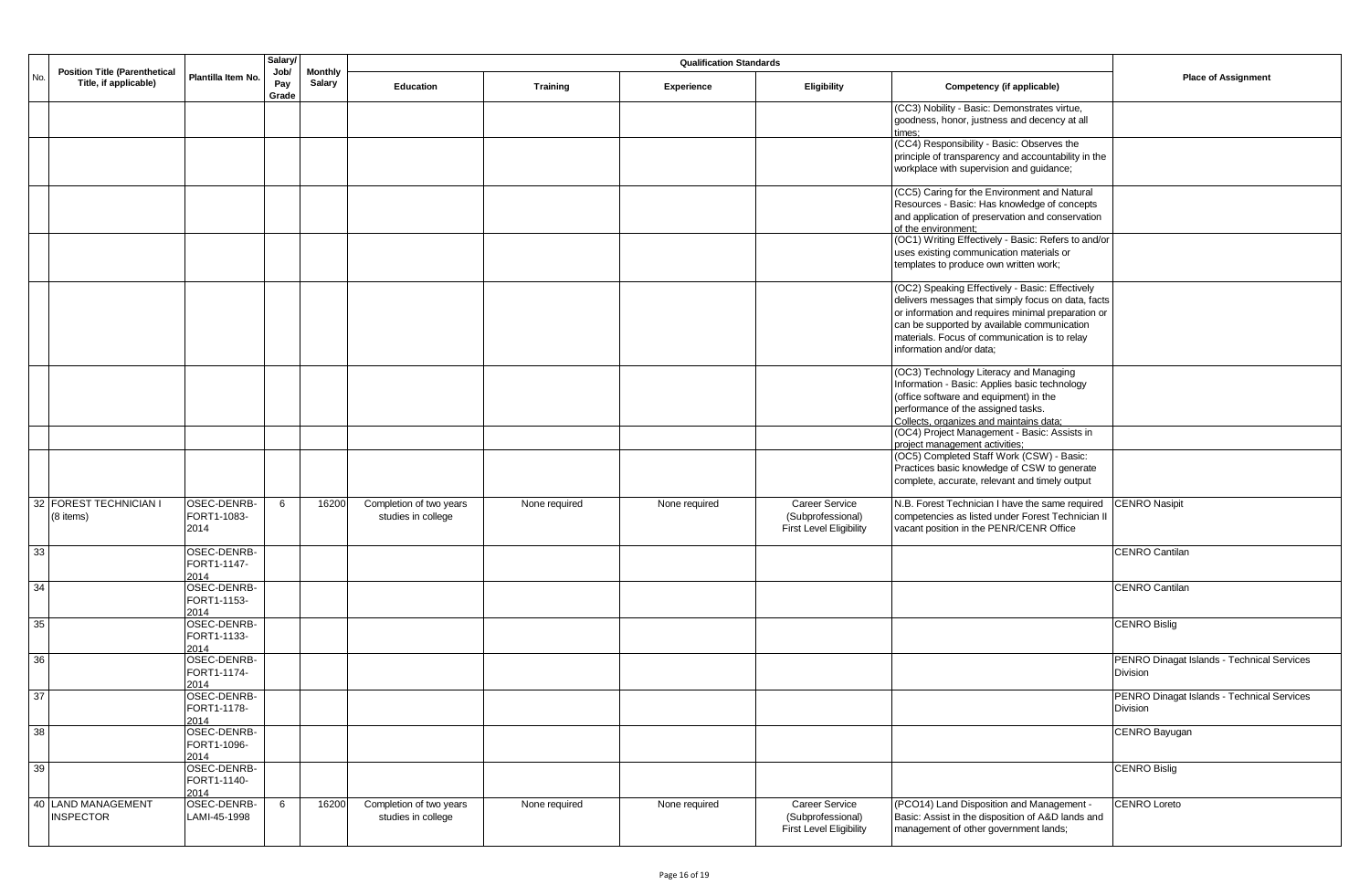|     |                                                               |                    | <b>Salary</b><br>Job/ |                                 |                             |               |               |                           |                                                                                                      |                            |
|-----|---------------------------------------------------------------|--------------------|-----------------------|---------------------------------|-----------------------------|---------------|---------------|---------------------------|------------------------------------------------------------------------------------------------------|----------------------------|
| No. | <b>Position Title (Parenthetical</b><br>Title, if applicable) | Plantilla Item No. | Pay<br>Grade          | <b>Monthly</b><br><b>Salary</b> | Education                   | Training      | Experience    | Eligibility               | Competency (if applicable)                                                                           | <b>Place of Assignment</b> |
|     |                                                               |                    |                       |                                 |                             |               |               |                           | (PCO15) Forest, Water and Wildlife Resources                                                         |                            |
|     |                                                               |                    |                       |                                 |                             |               |               |                           | Regulation - Basic: Assists in the forest, water and<br>wildlife resource utilization and regulation |                            |
|     |                                                               |                    |                       |                                 |                             |               |               |                           | activities:                                                                                          |                            |
|     |                                                               |                    |                       |                                 |                             |               |               |                           | (PCO16) Tenure and Rights Assessment - Basic:                                                        |                            |
|     |                                                               |                    |                       |                                 |                             |               |               |                           | Assists in the evaluation on the effectiveness of                                                    |                            |
|     |                                                               |                    |                       |                                 |                             |               |               |                           | tenure holders based on organizational,<br>stewardship, protection and management                    |                            |
|     |                                                               |                    |                       |                                 |                             |               |               |                           | capabilities;                                                                                        |                            |
|     |                                                               |                    |                       |                                 |                             |               |               |                           | (PCO17) Tenurial Instruments and Permits for                                                         |                            |
|     |                                                               |                    |                       |                                 |                             |               |               |                           | Improved Resource Management - Basic: Assist                                                         |                            |
|     |                                                               |                    |                       |                                 |                             |               |               |                           | in the preparation of tenurial instruments and                                                       |                            |
|     |                                                               |                    |                       |                                 |                             |               |               |                           | permits for improved resource management                                                             |                            |
|     |                                                               |                    |                       |                                 |                             |               |               |                           | (CC1) Discipline - Basic: Practices ethical and                                                      |                            |
|     |                                                               |                    |                       |                                 |                             |               |               |                           | professional behaviors:                                                                              |                            |
|     |                                                               |                    |                       |                                 |                             |               |               |                           | (CC2) Excellence - Basic: Complies with DENR's<br>standards of service deliver                       |                            |
|     |                                                               |                    |                       |                                 |                             |               |               |                           | (CC3) Nobility - Basic: Demonstrates virtue,                                                         |                            |
|     |                                                               |                    |                       |                                 |                             |               |               |                           | goodness, honor, justness and decency at all                                                         |                            |
|     |                                                               |                    |                       |                                 |                             |               |               |                           | times:                                                                                               |                            |
|     |                                                               |                    |                       |                                 |                             |               |               |                           | (CC4) Responsibility - Basic: Observes the                                                           |                            |
|     |                                                               |                    |                       |                                 |                             |               |               |                           | principle of transparency and accountability in the<br>workplace with supervision and guidance;      |                            |
|     |                                                               |                    |                       |                                 |                             |               |               |                           |                                                                                                      |                            |
|     |                                                               |                    |                       |                                 |                             |               |               |                           | (CC5) Caring for the Environment and Natural                                                         |                            |
|     |                                                               |                    |                       |                                 |                             |               |               |                           | Resources - Basic: Has knowledge of concepts                                                         |                            |
|     |                                                               |                    |                       |                                 |                             |               |               |                           | and application of preservation and conservation<br>of the environment;                              |                            |
|     |                                                               |                    |                       |                                 |                             |               |               |                           | (OC1) Writing Effectively - Basic: Refers to and/or                                                  |                            |
|     |                                                               |                    |                       |                                 |                             |               |               |                           | uses existing communication materials or                                                             |                            |
|     |                                                               |                    |                       |                                 |                             |               |               |                           | templates to produce own written work;                                                               |                            |
|     |                                                               |                    |                       |                                 |                             |               |               |                           | (OC2) Speaking Effectively - Basic: Effectively                                                      |                            |
|     |                                                               |                    |                       |                                 |                             |               |               |                           | delivers messages that simply focus on data, facts                                                   |                            |
|     |                                                               |                    |                       |                                 |                             |               |               |                           | or information and requires minimal preparation or                                                   |                            |
|     |                                                               |                    |                       |                                 |                             |               |               |                           | can be supported by available communication                                                          |                            |
|     |                                                               |                    |                       |                                 |                             |               |               |                           | materials. Focus of communication is to relay                                                        |                            |
|     |                                                               |                    |                       |                                 |                             |               |               |                           | information and/or data:                                                                             |                            |
|     |                                                               |                    |                       |                                 |                             |               |               |                           | (OC3) Technology Literacy and Managing                                                               |                            |
|     |                                                               |                    |                       |                                 |                             |               |               |                           | Information - Basic: Applies basic technology                                                        |                            |
|     |                                                               |                    |                       |                                 |                             |               |               |                           | (office software and equipment) in the                                                               |                            |
|     |                                                               |                    |                       |                                 |                             |               |               |                           | performance of the assigned tasks.<br>Collects, organizes and maintains data:                        |                            |
|     |                                                               |                    |                       |                                 |                             |               |               |                           | (OC4) Project Management - Basic: Assists in                                                         |                            |
|     |                                                               |                    |                       |                                 |                             |               |               |                           | project management activities;                                                                       |                            |
|     |                                                               |                    |                       |                                 |                             |               |               |                           | (OC5) Completed Staff Work (CSW) - Basic:<br>Practices basic knowledge of CSW to generate            |                            |
|     |                                                               |                    |                       |                                 |                             |               |               |                           | complete, accurate, relevant and timely output                                                       |                            |
|     |                                                               |                    |                       |                                 |                             |               |               |                           |                                                                                                      |                            |
| 41  | <b>FOREST RANGER</b>                                          | OSEC-DENRB-        | $\overline{4}$        | 14400                           | <b>High School Graduate</b> | None required | None required | None required             | (PCO1) Concept and Application of Integrated                                                         | <b>CENRO Cantilan</b>      |
|     | (5 items)                                                     | FORA-237-2014      |                       |                                 |                             |               |               | (MC 11, s. 96 - Cat. III) | Ecosystems Management (IEM) - Basic: Assists<br>in the application of IEM and other related          |                            |
|     |                                                               |                    |                       |                                 |                             |               |               |                           | approaches to Natural Resources Management                                                           |                            |
|     |                                                               |                    |                       |                                 |                             |               |               |                           | $(NRM)$ ;                                                                                            |                            |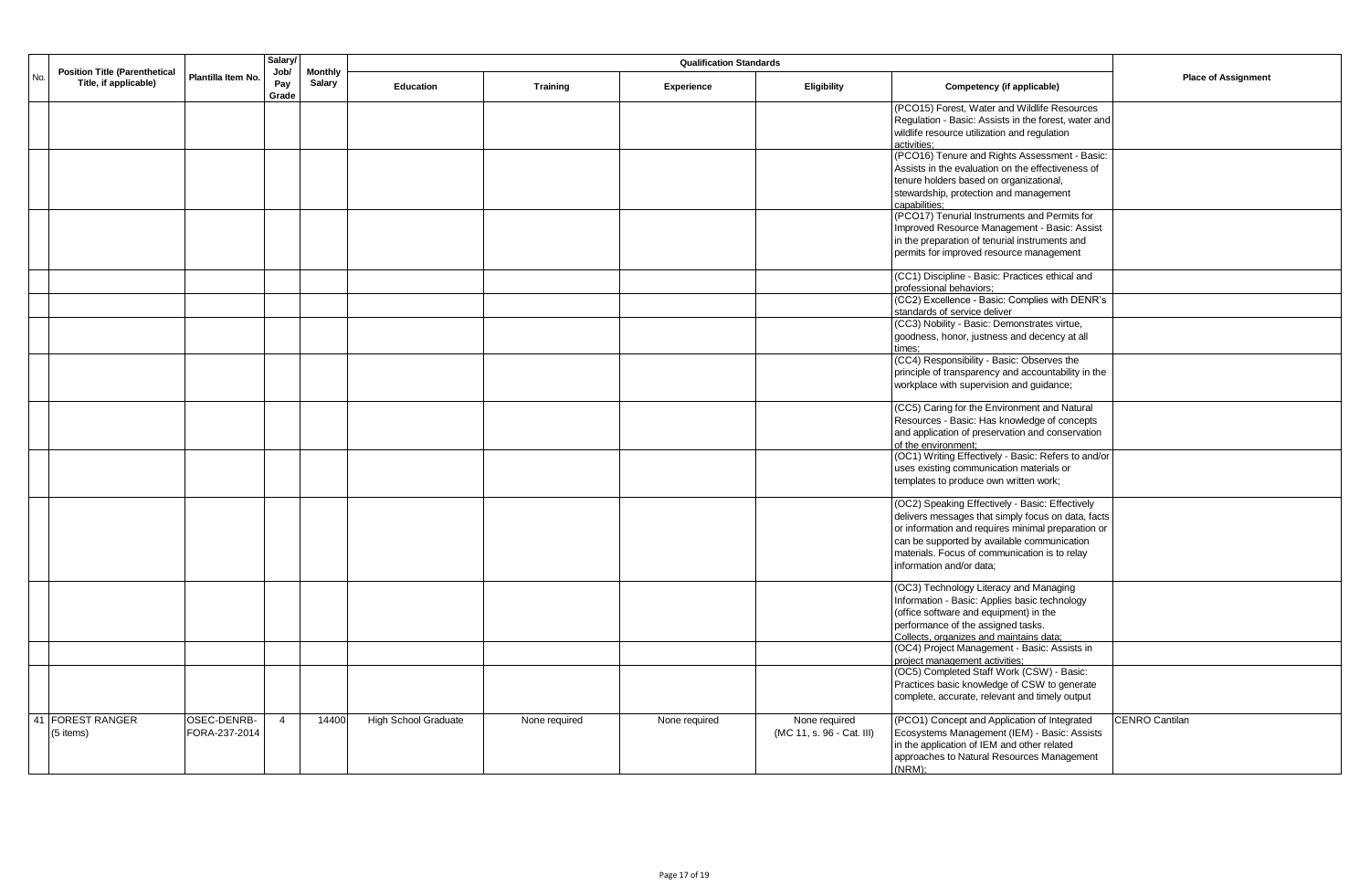|     |                                                               | <b>Salary</b>                     |                      |                                 |           |                 |            |             |                                                                                                                                                                                                                                                                                                                                                                                                                                        |                            |
|-----|---------------------------------------------------------------|-----------------------------------|----------------------|---------------------------------|-----------|-----------------|------------|-------------|----------------------------------------------------------------------------------------------------------------------------------------------------------------------------------------------------------------------------------------------------------------------------------------------------------------------------------------------------------------------------------------------------------------------------------------|----------------------------|
| No. | <b>Position Title (Parenthetical</b><br>Title, if applicable) | Plantilla Item No.                | Job/<br>Pay<br>Grade | <b>Monthly</b><br><b>Salary</b> | Education | <b>Training</b> | Experience | Eligibility | Competency (if applicable)                                                                                                                                                                                                                                                                                                                                                                                                             | <b>Place of Assignment</b> |
| 42  |                                                               | OSEC-DENRB-<br>FORA-1359-<br>1998 |                      |                                 |           |                 |            |             | (PCO2) Identification of Interventions and<br>Integrating Strategies Across Sectors (Forestry,<br>Coastal, Agriculture, Urban, Air Pace) and Zoning<br>for Strategic Management - Basic: Assists in the<br>identification of interventions and integrating<br>strategies acros                                                                                                                                                         | <b>CENRO Nasipit</b>       |
| 43  |                                                               | OSEC-DENRB-<br>FORA-1804-<br>1998 |                      |                                 |           |                 |            |             | (PCO3) Characterization of Ecosystems and Use CENRO Lianga<br>of Planning Tools and Procedures - Basic: Assists<br>in the characterization of ecosystems and use of<br>planning tools and procedures;                                                                                                                                                                                                                                  |                            |
| 44  |                                                               | OSEC-DENRB-<br>FORA-1360-<br>1998 |                      |                                 |           |                 |            |             | (PCO4) Resource Management and<br>Restoration/Rehabilitation of Degraded<br>Ecosystems - Basic: Assists in identifying and<br>implementing appropriate resource management<br>and restoration strategies of various ecosystems;                                                                                                                                                                                                        | <b>CENRO Nasipit</b>       |
| 45  |                                                               | OSEC-DENRB-<br>FORA-1519-<br>1998 |                      |                                 |           |                 |            |             | (PCO9) Environmental Governance - Basic:<br>Assists in environmental governance activities<br>that include transparency, accountability,<br>participation, collaboration and functionality;                                                                                                                                                                                                                                            | <b>CENRO Nasipit</b>       |
|     |                                                               |                                   |                      |                                 |           |                 |            |             | (PCO13) ENR Law Enforcement - Basic: Has<br>basic knowledge on ENR laws, rules and<br>regulations; Has basic knowledge on surveillance,<br>patrolling, forest fire/pest & diseases<br>management, data gathering and preparation of<br>spot report; Has knowledge on how to use or<br>operate gadget (hand-held radio, camera with geo-<br>tagging capability, satellite phones, LAWIN<br>system); and Has knowledge on the conduct of |                            |
|     |                                                               |                                   |                      |                                 |           |                 |            |             | $C$ FPA $\cdot$<br>(CC1) Discipline - Basic: Practices ethical and<br>professional behaviors;<br>(CC2) Excellence - Basic: Complies with DENR's                                                                                                                                                                                                                                                                                        |                            |
|     |                                                               |                                   |                      |                                 |           |                 |            |             | standards of service deliver<br>(CC3) Nobility - Basic: Demonstrates virtue,<br>goodness, honor, justness and decency at all<br>imes:                                                                                                                                                                                                                                                                                                  |                            |
|     |                                                               |                                   |                      |                                 |           |                 |            |             | (CC4) Responsibility - Basic: Observes the<br>principle of transparency and accountability in the<br>workplace with supervision and guidance;                                                                                                                                                                                                                                                                                          |                            |
|     |                                                               |                                   |                      |                                 |           |                 |            |             | (CC5) Caring for the Environment and Natural<br>Resources - Basic: Has knowledge of concepts<br>and application of preservation and conservation<br>of the environment;                                                                                                                                                                                                                                                                |                            |
|     |                                                               |                                   |                      |                                 |           |                 |            |             | (OC1) Writing Effectively - Basic: Refers to and/or<br>uses existing communication materials or<br>templates to produce own written work;                                                                                                                                                                                                                                                                                              |                            |
|     |                                                               |                                   |                      |                                 |           |                 |            |             | (OC2) Speaking Effectively - Basic: Effectively<br>delivers messages that simply focus on data, facts<br>or information and requires minimal preparation or<br>can be supported by available communication<br>materials. Focus of communication is to relay<br>information and/or data;                                                                                                                                                |                            |